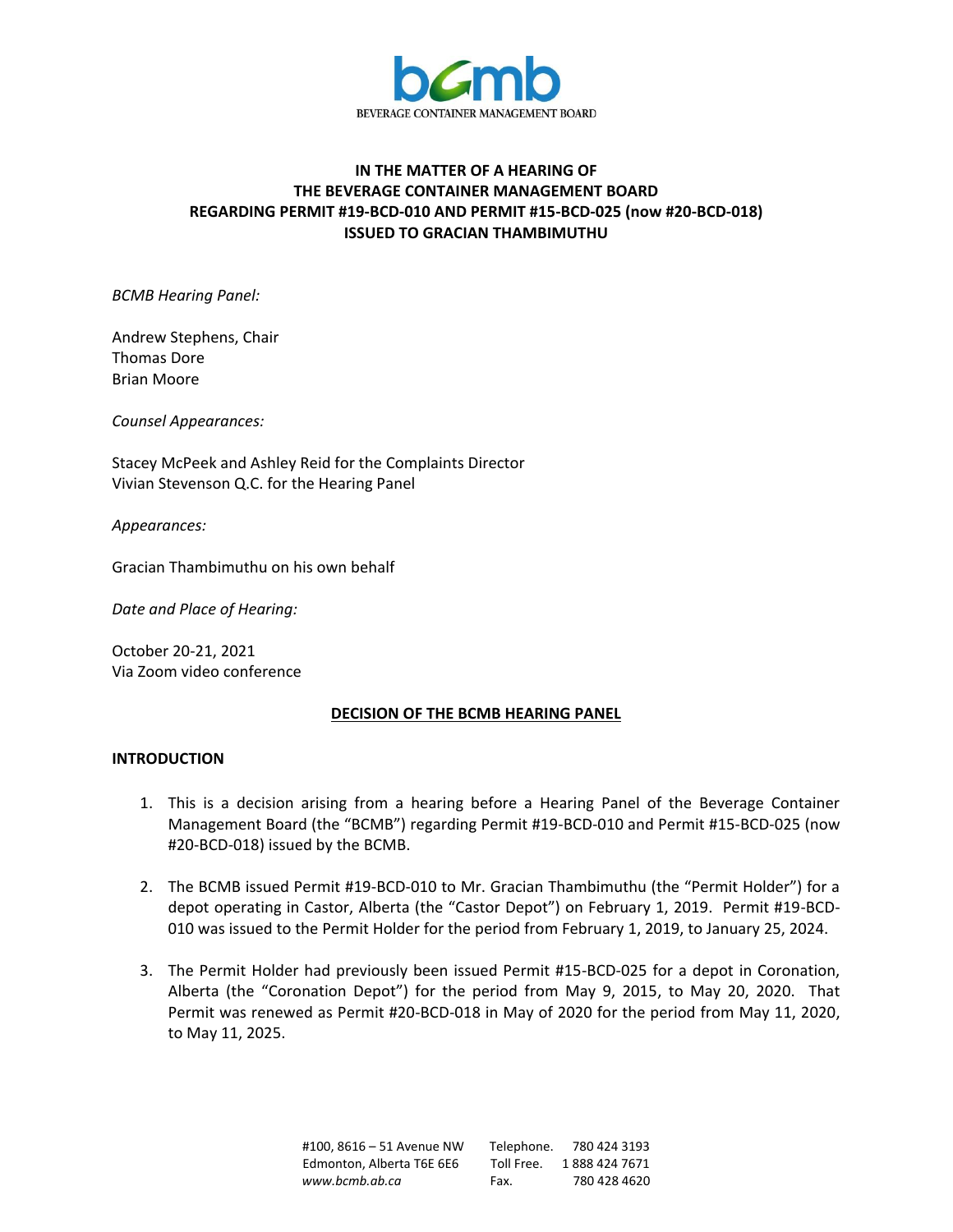

- 4. Mr. Thambimuthu is the Permit Holder and depot operator of both the Coronation Depot and the Castor Depot. Mr. Thambimuthu or the Depots may be referred to from time to time as the Permit Holder.
- 5. On June 3, 2021, the BCMB Complaints Director directed a Hearing be set in relation to the allegations set out in the Notice of Hearing as set out in paragraph 10 of this Decision.
- 6. The Hearing was originally scheduled to be held in person. Due to the heightened COVID-19 restrictions put in place in Alberta in September of 2021, the parties consented to the Hearing taking place by way of Zoom video conference, and the Hearing proceeded accordingly.

## **JURISDICTION AND PRELIMINARY ISSUES**

- 7. The Hearing Panel was delegated to conduct the Hearing in relation to the Permits and was validly appointed according to the Depot By-law. There was no objection to the jurisdiction of the Hearing Panel in these proceedings, and no objection to the composition of the Hearing Panel.
- 8. The Permit Holder was self-represented at the Hearing. English is not his first language. The Chair of the Hearing Panel asked the Permit Holder to confirm that he was comfortable proceeding in English and the Permit Holder confirmed that he was. Notwithstanding the Permit Holder's confirmation, the Chair advised that the BCMB had arranged to have an interpreter present and advised the Permit Holder that if at any point he wanted the assistance of the interpreter, the interpreter would be made available. The Permit Holder was also advised that if, at any time he had any difficulty understanding anything that had been said, he should advise the Hearing Panel accordingly.
- 9. The Hearing proceeded in English, but at times the Permit Holder asked for the involvement of the interpreter and the interpreter participated in portions of the proceedings as requested. Even when the interpreter was involved, the Permit Holder would frequently answer questions or make statements in English, and at times would correct the interpreter on a translation.

### **ALLEGATIONS AGAINST THE PERMIT HOLDER**

- 10. The Notice of Hearing contained the following allegations:
	- a. That on February 18 and 25, 2020, Gracian Thambimuthu, the Permit Holder and the depot operator of the Castor Bottle Depot, which held Permit No. 19-BCD-010:
		- a. accepted containers that could reasonably be identified by the depot operator as having been transported into Alberta contrary to Section 11(1) of the *Regulation*;
		- b. failed to adhere to the highest standards of honesty, integrity, fair dealings and ethical conduct in all dealings with customers, the collection system agent appointed under the Regulation, any collection service provider, the BCMB and the general public by accepting containers that were transported into Alberta and delivered to ABCRC for

| #100, 8616 - 51 Avenue NW | Telephone. | 780 424 3193  |
|---------------------------|------------|---------------|
| Edmonton, Alberta T6E 6E6 | Toll Free. | 1888 424 7671 |
| www.bcmb.ab.ca            | Fax.       | 780 428 4620  |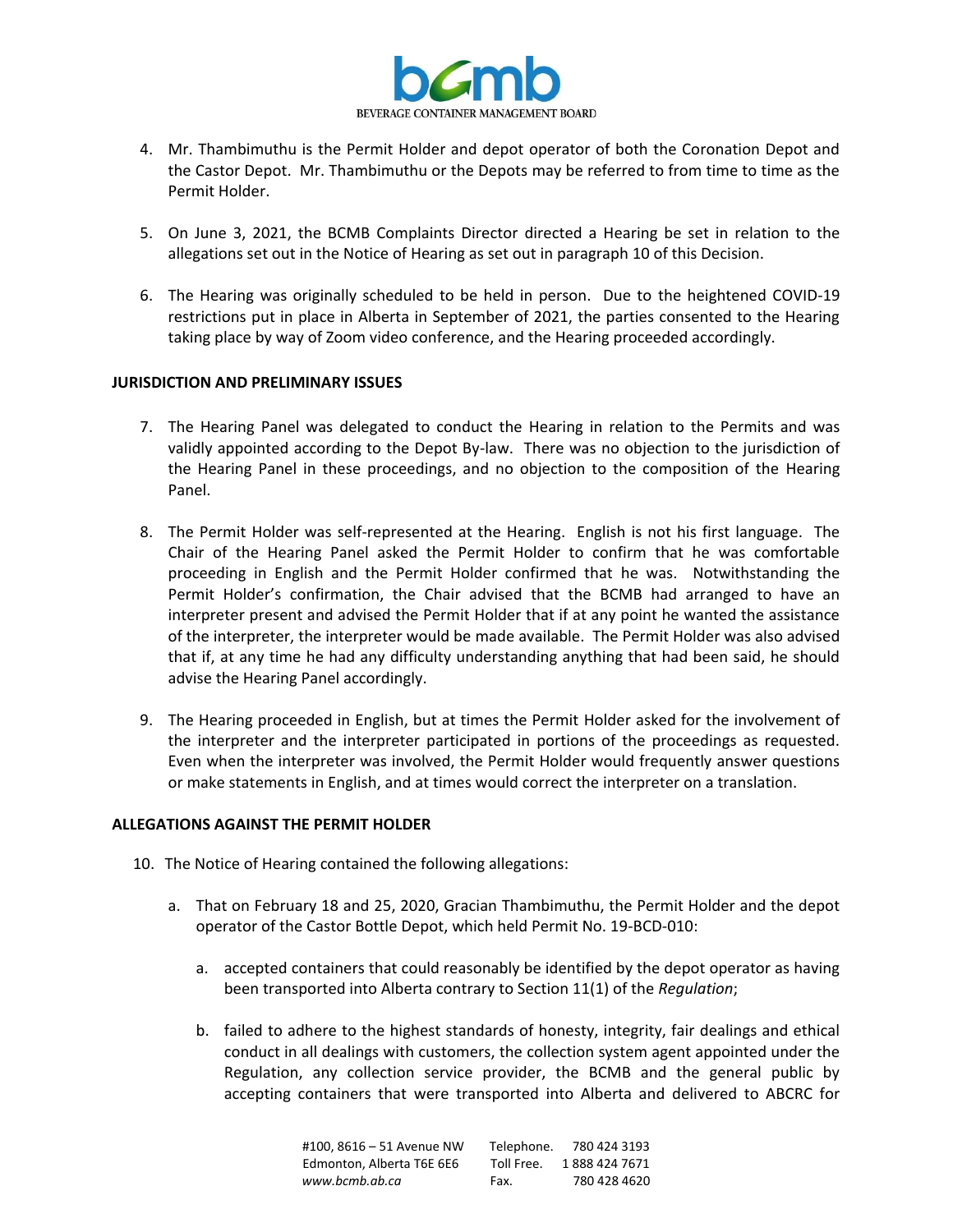

refunds and handling commissions to which the depot was not entitled, contrary to Section 10.35 of the Depot By-law;

and the above conduct contravened the requirements of Permit No. 19-BCD-010;

- b. That on February 18 and 25, 2020, Gracian Thambimuthu, the Permit Holder and depot operator of the Coronation Bottle Depot, which held Permit No. 15-BCD-025:
	- i. accepted containers that could reasonably be identified by the depot operator as having been transported into Alberta contrary to Section 11(1) of the *Regulation*;
	- ii. failed to adhere to the highest standards of honesty, integrity, fair dealings and ethical conduct in all dealings with customers, the collection system agent appointed under the Regulation, any collection service provider, the BCMB and the general public by accepting containers that were transported into Alberta and delivered to ABCRC for refunds and handling commissions to which the depot was not entitled, contrary to section 10.35 of the Depot By-law;

and the above conduct contravened the requirements of Permit No. 15-BCD-025;

all of which is contrary to the provisions of the *Environmental Protection and Enhancement Act*, RSA 2000, c E-12, and the *Regulation*.

### **EVIDENCE**

11. The evidence before the Hearing Panel in relation to this matter consists of both documentary evidence and the oral testimony given at the Hearing. The documentary evidence is contained in the following Exhibits:

Exhibit 1: Notice of Hearing

- Exhibit 2: Confirmation of Service of the Notice of Hearing
- Exhibit 3: Complaints Director Written Submission
- Exhibit 4: Appendices to the Complaints Director Written Submission
- Exhibit 5: Complaints Director Written Submission, extra documents provided following initial submission
- Exhibit 6: Castor & Coronation Shipping Volume Report (2014-2021)
- Exhibit 7: Customer List submitted by Permit Holder
- Exhibit 8: Depot Financial Statement (from ABCRC) submitted by Permit Holder
- Exhibit 9: Image of customer containers submitted by Permit Holder
- 12. The Hearing Panel also heard oral testimony from Mr. Mark Emsden, the BCMB Complaints Director, Ms. Michelle Winmill, a BCMB Investigations Officer, and from Mr. Thambimuthu.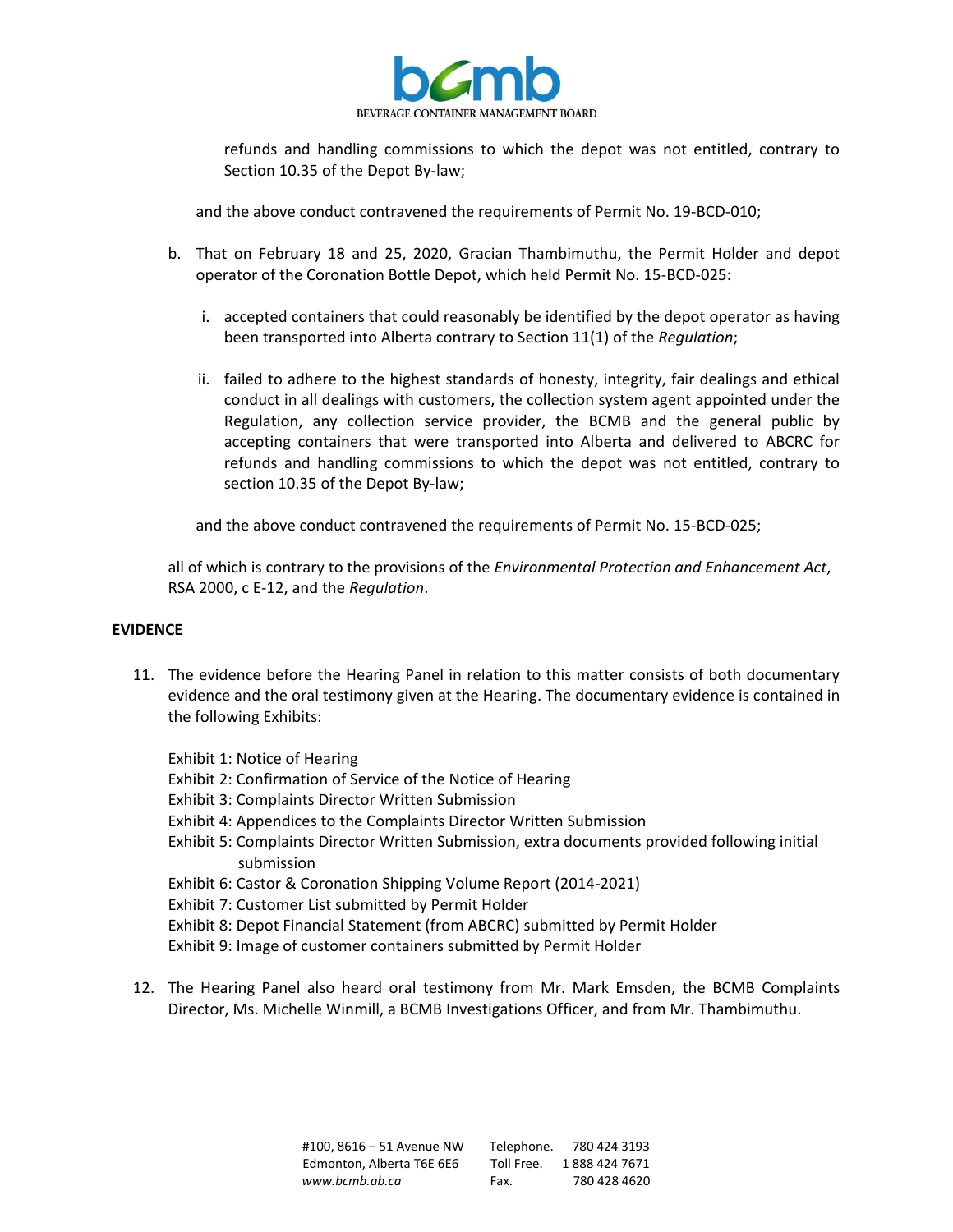

#### **Testimony of Mr. Mark Emsden**

- 13. The Hearing Panel first heard evidence from Mr. Emsden. Mr. Emsden is currently the Complaints Director at the BCMB. He advised the Hearing Panel of his experience and background in investigations and law enforcement before providing the Hearing Panel with information about the nature of the beverage container collection system in Alberta and his initial involvement in the investigation into the Castor and Coronation Depots.
- 14. The functioning of the Alberta beverage container recycling system has been explained in previous decisions of the BCMB<sup>1</sup> and will not be discussed in detail here. By way of a brief description, the system is a closed loop system. All beverage containers sold in Alberta are required to be registered with the BCMB. Consumers pay a deposit when they purchase beverages in registered containers in Alberta. That deposit is returned to the consumer by a depot when the consumer returns the beverage container to it. By regulation only registered beverage containers can be accepted for return of the deposit at a depot and a depot can only be operated under a permit issued by the BCMB.
- 15. Depots collect the registered containers, and those containers are in turn collected from the depots by agents of the manufacturers. In the case of non-refillable containers, that agent is Alberta Beverage Container Recycling Corporation ("ABCRC"), also referred to as the Collection System Agent or CSA. The CSA pays the depot back the deposit refund it has paid out to the consumer. Since the manufacturers have already been paid the deposit by the consumer when the beverage container was purchased, this completes the deposit flow-through in the closed loop. The CSA also pays the depot a handling commission for each container. The handling commission is funded by the system in various ways.
- 16. Mr. Emsden explained that if containers are returned to a depot which have not been registered in Alberta and for which no deposit has been paid, and if the depot operator is paid a deposit by the CSA, that deposit is not a flow-through, but represents a cost to the system, or put another way, a flow of money out of the closed loop.
- 17. According to Mr. Emsden, these sorts of system losses could occur in situations such as (1) individual consumers traveling out of Alberta and bringing back and returning containers purchased elsewhere; (2) manufacturers failing to register beverage containers; and (3) large scale importations of beverage containers in a deliberate and fraudulent effort to extract money from the beverage container system.
- 18. As indicated in the previous Hearing decisions, the BCMB encountered the fraudulent importation of Beverage Containers in 2014 when it learned that bales of recycled material from
- 1

[https://www.bcmb.ab.ca/uploads/source/Hearings/Decisions/2019.02.20.Reason.for.Decision.Permit.18B](https://www.bcmb.ab.ca/uploads/source/Hearings/Decisions/2019.02.20.Reason.for.Decision.Permit.18BCD055.pdf) [CD055.pdf](https://www.bcmb.ab.ca/uploads/source/Hearings/Decisions/2019.02.20.Reason.for.Decision.Permit.18BCD055.pdf)

[https://www.bcmb.ab.ca/uploads/source/Hearings/Decisions/2020.12.09.BCMB.Hearing.Decision.Permit.](https://www.bcmb.ab.ca/uploads/source/Hearings/Decisions/2020.12.09.BCMB.Hearing.Decision.Permit.19-BCD-006.pdf) [19-BCD-006.pdf,](https://www.bcmb.ab.ca/uploads/source/Hearings/Decisions/2020.12.09.BCMB.Hearing.Decision.Permit.19-BCD-006.pdf)

[https://www.bcmb.ab.ca/uploads/source/Hearings/Decisions/2017.02.16.Decision.Reclaim.Recycling.Per](https://www.bcmb.ab.ca/uploads/source/Hearings/Decisions/2017.02.16.Decision.Reclaim.Recycling.Permit.13.BCD.081.pdf) [mit.13.BCD.081.pdf](https://www.bcmb.ab.ca/uploads/source/Hearings/Decisions/2017.02.16.Decision.Reclaim.Recycling.Permit.13.BCD.081.pdf)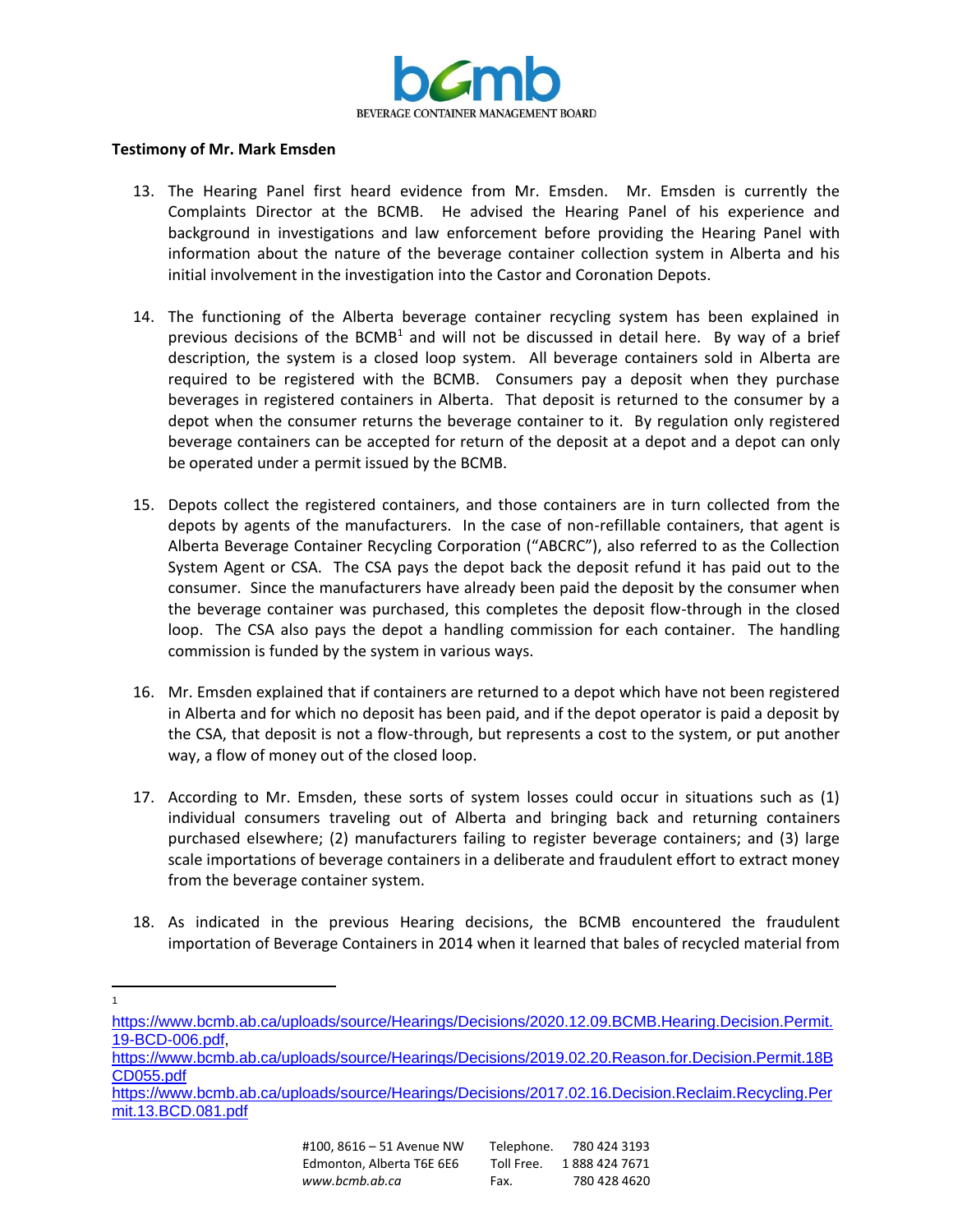

other jurisdictions were being transported by container loads to a warehouse in Edmonton, Alberta. Those bales were then being ripped apart and the beverage containers removed and distributed to various depots for return to the CSA.

- 19. Despite that warehouse being located and that operation being shut down, Mr. Emsden testified that the BCMB has continued to find similar operations elsewhere in Alberta. The commonality between these operations is that the beverage containers being returned through depots had already been compacted as part of the recycling process in the other jurisdictions. According to Mr. Emsden only 11 depots in Alberta have agreements with the CSA to compact beverage containers that are being returned to the CSA. None of the other Alberta depots have compaction equipment. The appearance of large numbers of compacted containers in loads from depots without compaction equipment is therefore a possible indicator to the CSA and the BCMB that these containers have originated from outside of Alberta.
- 20. Mr. Emsden explained to the Hearing Panel the difference in appearance between containers that have been compacted by compaction equipment (compacted containers) and containers that have been crushed manually; either with a can crusher or by a consumer bending or stepping on a container (crushed containers). For one thing, compacted containers are much flatter. An aluminum can crushed with a can crusher or by being stepped on is flattened end to end like a hockey puck. If an attempt is made to deform the bottom or top ends by crushing the side of the can, the ends fold in towards the center. A can that has been compacted by hydraulic machinery on the other hand, can be flattened so that the ends remain intact, but fold back onto the sides of the can.
- 21. Mr. Emsden also testified that in other provinces, such as Ontario, beverage containers are not separated from other containers made of similar material during the recycling process. When beverage containers in those jurisdictions are compacted into bales, those bales inevitably also contain other types of containers. The force of compaction can fuse the beverage containers with other non-beverage containers. The presence of non-beverage containers fused to beverage containers or the presence of non-beverage containers among beverage containers collected from a depot act as a potential red flag that the containers may be unregistered containers that originated out of province.
- 22. According to Mr. Emsden's testimony, other provinces also require that plastic PET (polyethylene terephthalate) beverage containers have their lids removed before compaction. That has not been a requirement in Alberta for many years, although some consumers unaware of this, or out of habit still remove lids from beverage containers before returning them. Nevertheless, it is highly unusual to have all PET beverage containers in a shipment to the CSA with lids removed.
- 23. The Panel also heard that compacted containers that had been removed from a bale were often ripped or shredded because of the force that had to be used to separate them from other containers and this ripping or shredding was not normal in the case of crushed materials.
- 24. Container shipments are audited by the CSA. However, the sheer volume of containers means that the CSA cannot audit every shipment received from a depot. The BCMB therefore relies on

| #100. 8616 – 51 Avenue NW | Telephone. | 780 424 3193  |
|---------------------------|------------|---------------|
| Edmonton, Alberta T6E 6E6 | Toll Free. | 1888 424 7671 |
| www.bcmb.ab.ca            | Fax.       | 780 428 4620  |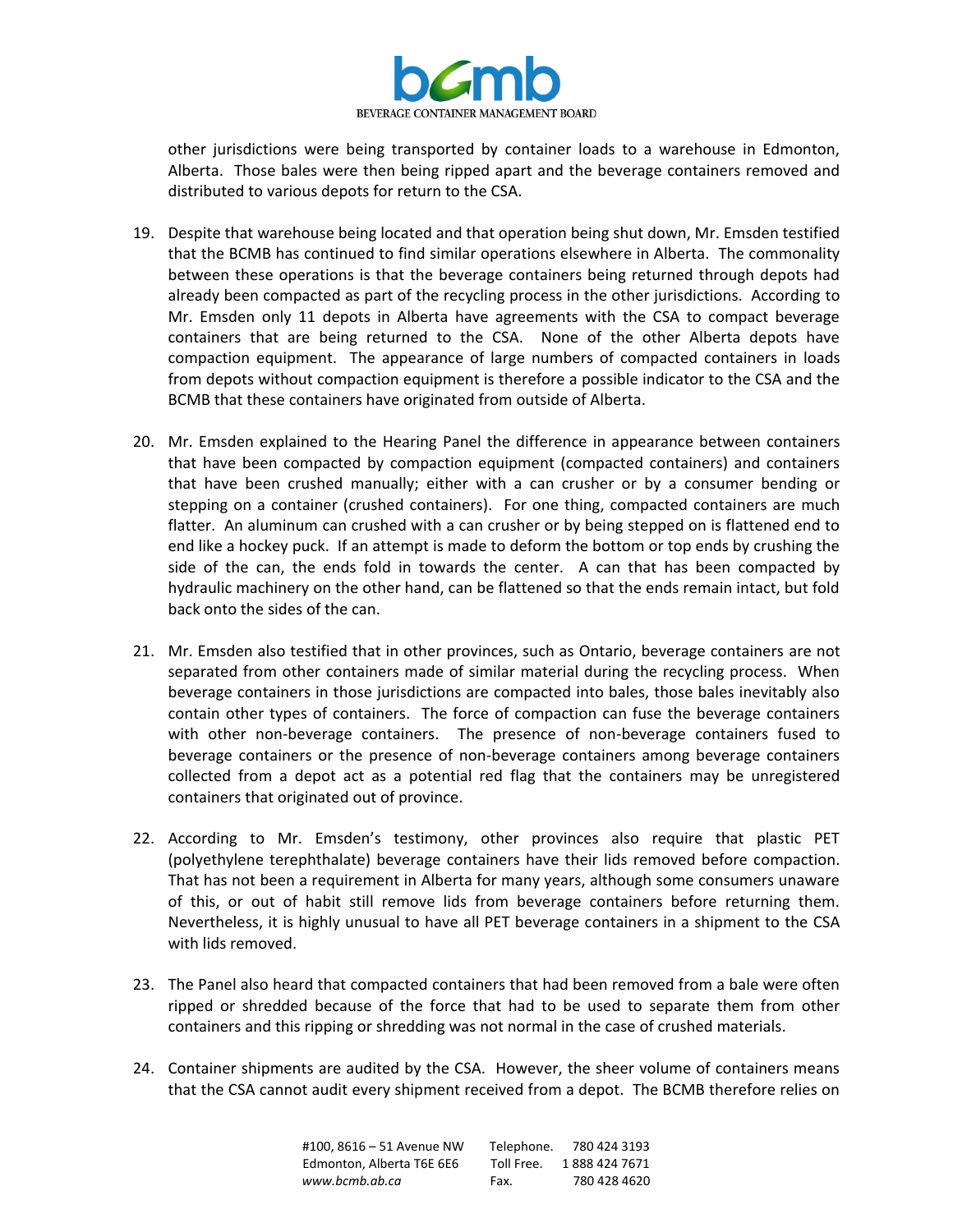

its own depot inspections and other monitoring and on the depot operators themselves to protect the system from fraud.

- 25. Mr. Emsden advised that the BCMB provides tools to depot operators to help identify registered containers by giving them access to an online beverage container registry. Depot operators can search for beverage containers and beverage types in an attempt to ascertain whether a container is registered in Alberta or whether it has been rejected for registration. The registry can be used for unusual containers or where there are other red flags about a container, such as its physical condition or the large number of a certain type or condition of containers in a single return.
- 26. Mr. Emsden explained that the BCMB also implemented a container validation process for depot operators to use when faced with returns of beverage containers that exhibit unusual characteristics. The depot operator is asked to complete a Container Validation Request form ("CVR") which requires information about the containers and their origin and information about the customer presenting the beverage containers. The depot operator is asked to quarantine the material. The CVR is then provided to the BCMB who will then advise the depot operator whether the containers can be accepted, and a deposit refund paid. The CVR process is explained on the BCMB website.
- 27. Mr. Emsden testified that another way that the BCMB monitors for fraudulent shipments of out of province containers into Alberta is through monitoring the number of containers shipped from each depot. Because people generally consume the same number of beverages over time, and generally return them to the same depots, the number of beverage containers shipped by a depot in any given month does not tend to vary greatly from the same month in previous years. Small fluctuations are normal. If there are large fluctuations in the number of containers shipped from a depot, the BCMB may make inquiries to determine whether there is a clear explanation. Large fluctuations may be readily explicable as a result of a large bottle drive or several bottle drives around the same time, a large local event that draws visitors to a particular area, a change in collection activities or operating hours at a depot, or an increase in construction activities in the area.
- 28. In the absence of a clear explanation, the BCMB may decide to audit loads from a depot to see whether there are any containers that appear to have originated from outside of Alberta.
- 29. Mr. Emsden testified that in an effort to educate depot operators about shipments of unregistered containers from out of province, the BCMB had sent a number of notices to the depot network warning about these shipments and the red flags to watch for. Mr. Emsden testified that the BCMB sent 15 notices to depot operators about suspicious containers or the CVR process between January 2018 and January of 2020.
- 30. The Hearing Panel was provided with a copy of the last of these notices sent during this period, being a notice dated January 24, 2020, which contained a list of characteristics of containers that had been found to have originated outside of Alberta and images of these types of containers.<sup>2</sup>

<sup>2</sup> Exhibit 4 Appendix 2G: BCMB notification to the Alberta depot network, January 24, 2020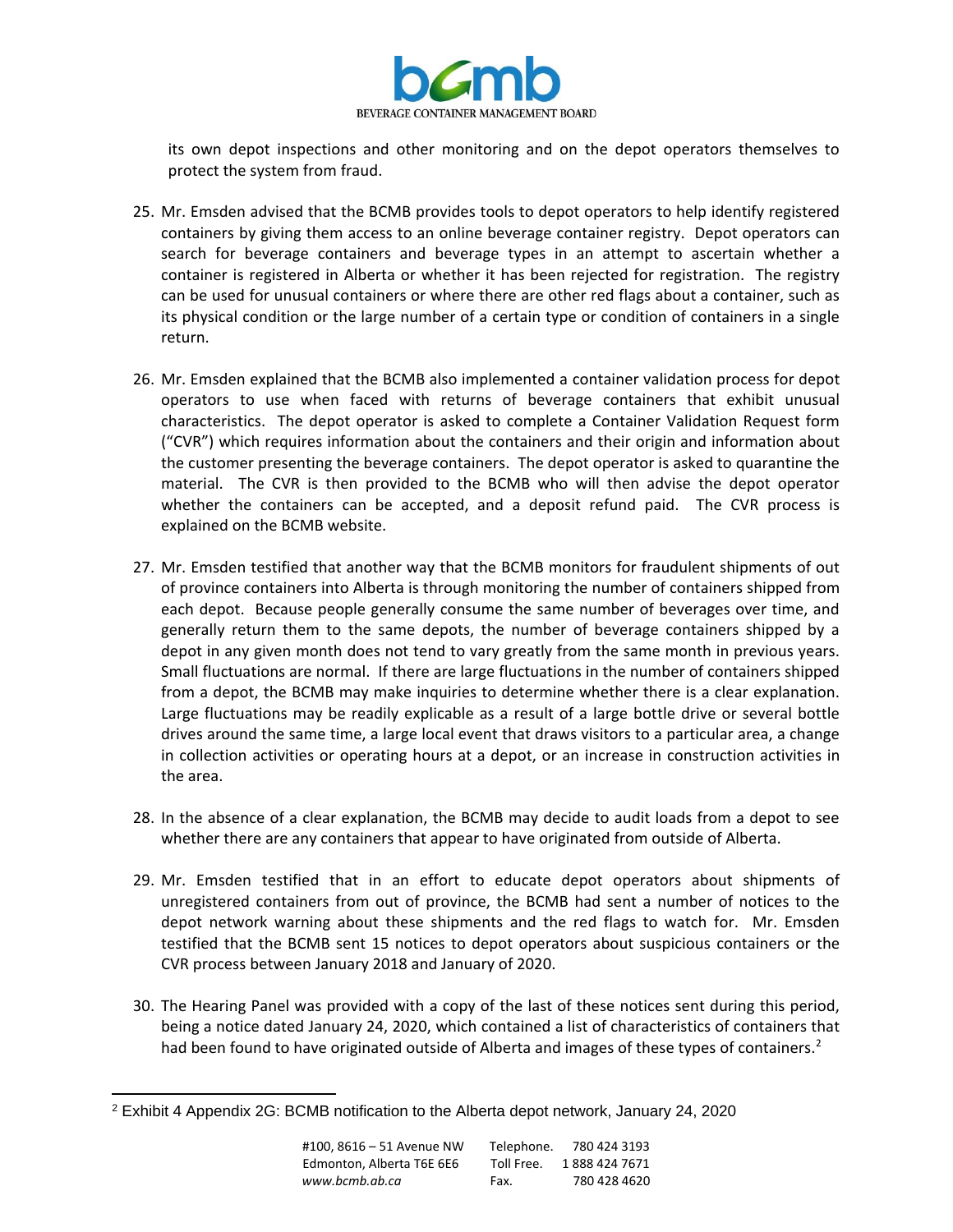

- 31. Mr. Emsden then referred the Panel to the Investigation Report of Ms. Winmill which contained a table showing the number of beverage containers shipped from the Castor and Coronation Depots in 2018 and 2019.<sup>3</sup> He drew the Panel's attention to an increase in the number of containers shipped from both depots between the months of June and December 2019 from the same period in the previous years. In December of 2019 those increases were in the order of 300% and 440%.
- 32. Mr. Emsden advised that he was unable to determine any obvious explanation for the increased shipments from the Castor Depot and Coronation Depot. There had been no population increases. Internet searches did not show any unusual events or bottle drives, there were no construction projects and there had been no change in operations or hours of operation. Based on those volume increases, Mr. Emsden directed that shipments from both depots be inspected by the BCMB. Mr. Emsden made it clear that he would not consider an increase in shipments in and of itself to be evidence of fraud but said that in this case the volume increase triggered a decision to perform an audit to ascertain whether further investigations were required.
- 33. Mr. Emsden advised that BCMB Compliance Officers attended at CSA premises and witnessed offloads from the Castor Depot and the Coronation Depot on February 18, 2020, and February 25, 2020.
- 34. The BCMB Compliance Officers observed compacted aluminum in the offloads. Material from the offloads was quarantined for audit. The quarantined material exhibited the same characteristics as the material found by the BCMB during investigations into other out of province shipments.
- 35. Accordingly, Mr. Emsden directed that the BCMB advise the Permit Holder of its findings and invite him to meet with BCMB staff to explain the origin of the compacted containers.
- 36. The Permit Holder met with Mr. Emsden and Ms. Michelle Winmill for an interview on June 22, 2020. A transcript of that interview can be found in an appendix to the BCMB Investigation Report.<sup>4</sup> At the interview the Permit Holder explained that the volume increase was the result of him picking up material from a scrap metal dealer in Edmonton. He advised that he had been introduced to the scrap metal dealer by the previous owner of the Castor Depot before it was purchased by him in 2019. He advised Mr. Emsden and Ms. Winmill that when he first purchased the Castor Depot, he had not had time to travel in order to collect the beverage containers from the scrap metal dealer, but in June of 2019 he started picking up material from the dealer about 2 times a month. The Permit Holder also explained that his collection volume had been lower the previous year and so the increase in 2019 was in part simply a return to normal levels. He also referenced bottle drives as part of the reason for the increase in the number of containers.
- 37. When asked about the compacted materials, the Permit Holder explained that the scrap metal dealer compacted containers before they were collected by the Permit Holder, and also that the Permit Holder obtained flattened materials from local farmers. He also explained that some of

<sup>3</sup> Exhibit 4 Appendix 2 p. 21

<sup>4</sup> Exhibit 4 Appendix 3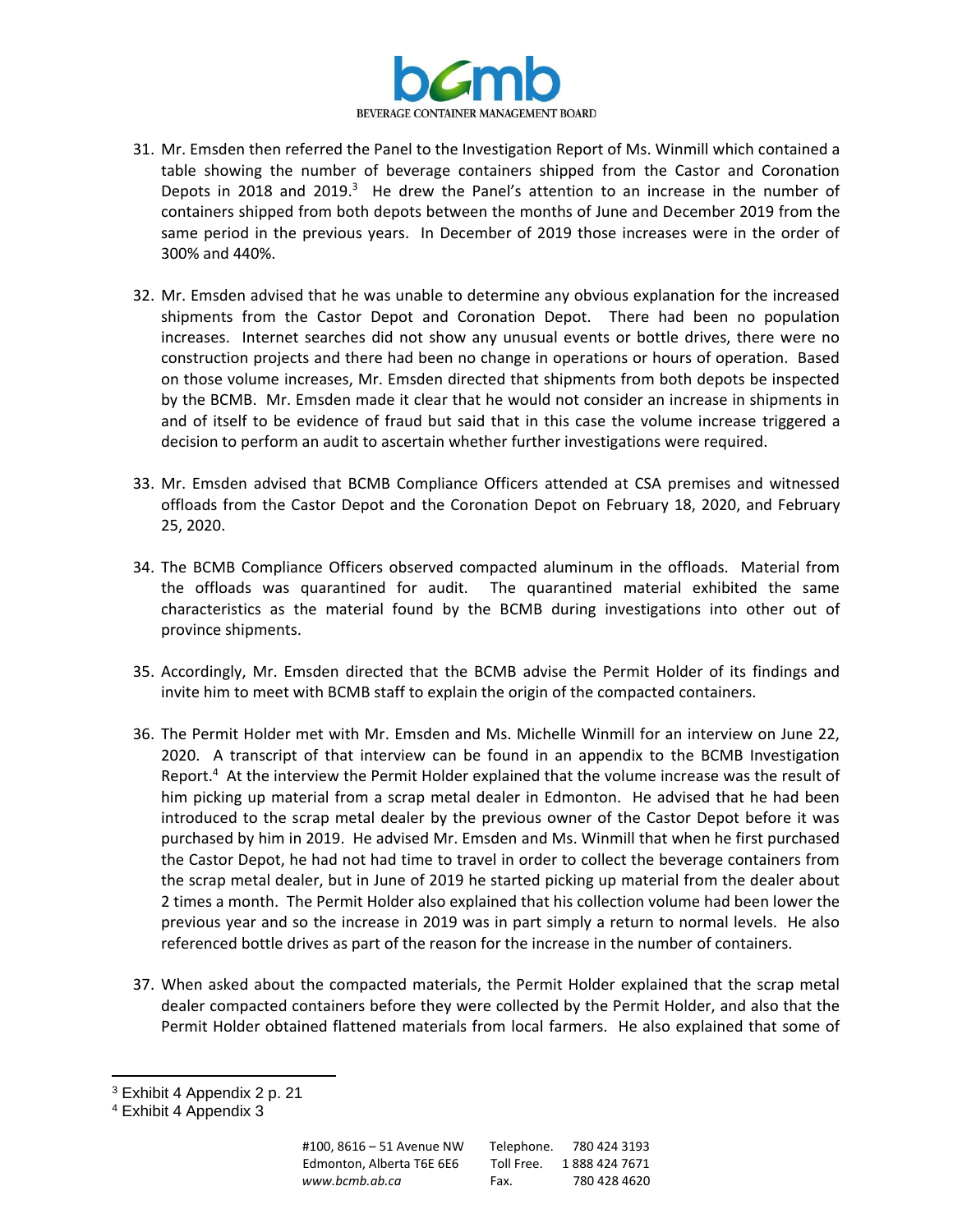

his customers brought in containers cleaned out of ditches, and which had been flattened or damaged by cars or ditch-mowing equipment.

38. Mr. Emsden testified that after the interview with the Permit Holder he handed over the investigation to Ms. Winmill to complete, and that based on the Investigative Report that she provided at the end of her investigation, he directed the Hearing Director to set the matter for a hearing.

### **Evidence of Ms. Michelle Winmill**

- 39. Ms. Winmill was originally employed by the BCMB as a Compliance Officer. She was then promoted to the position of Investigations Officer. She testified that she took over the investigation into the Castor and Coronation Depots in May of 2020 when Mr. Emsden became Complaints Director and that following her investigation she wrote an Investigation Report which she submitted to Mr. Emsden.<sup>5</sup>
- 40. Ms. Winmill then testified about her investigation with reference to key portions of her Investigation Report. She confirmed that during a routine review of year-on-year shipment data from depots, the BCMB had identified an increase in the amount of material shipped from the Castor and Coronation Depots from June to December of 2019. $<sup>6</sup>$  The overall increase reached its</sup> height in December of 2019 with a 441.3% increase for the Castor Depot and a 302.2% increase for the Coronation Depot.
- 41. Ms. Winmill advised that she attended at the inspections done of the shipments from the two Depots on February 18 and February 25, 2020. She testified that during the inspections a large number of compacted beverage containers and non-beverage containers were observed and as a result, various bags of containers were "quarantined" for further inspection.
- 42. Ms. Winmill explained that the compacted material that she saw during the inspection was similar to the compacted material that had been observed in previous investigations into fraudulent shipments to Alberta of non-registered containers.
- 43. Ms. Winmill also indicated that the BCMB had sent notices to the Permit Holder about this type of material between January of 2018 and January of 2020, and in particular she referred to Appendix G to her report which was a copy of a BCMB Memo dated January 24, 2020, to the Depot Network regarding out of province compacted material (the "January Memo"). In the January Memo the BCMB indicates that it had noticed a recent increase in efforts to introduce compacted, out of province material into the depot system. The January Memo warns of the financial risk to the deposit return system of accepting this type of material and reminds depot operators of the use of the CVR process to vet material brought to a depot. The January Memo also lists typical characteristics of the material in question and attaches as examples, 14 images of the material.

<sup>5</sup> Exhibit 4 Appendix 2

<sup>6</sup> Exhibit 4 Appendix 2 p. 21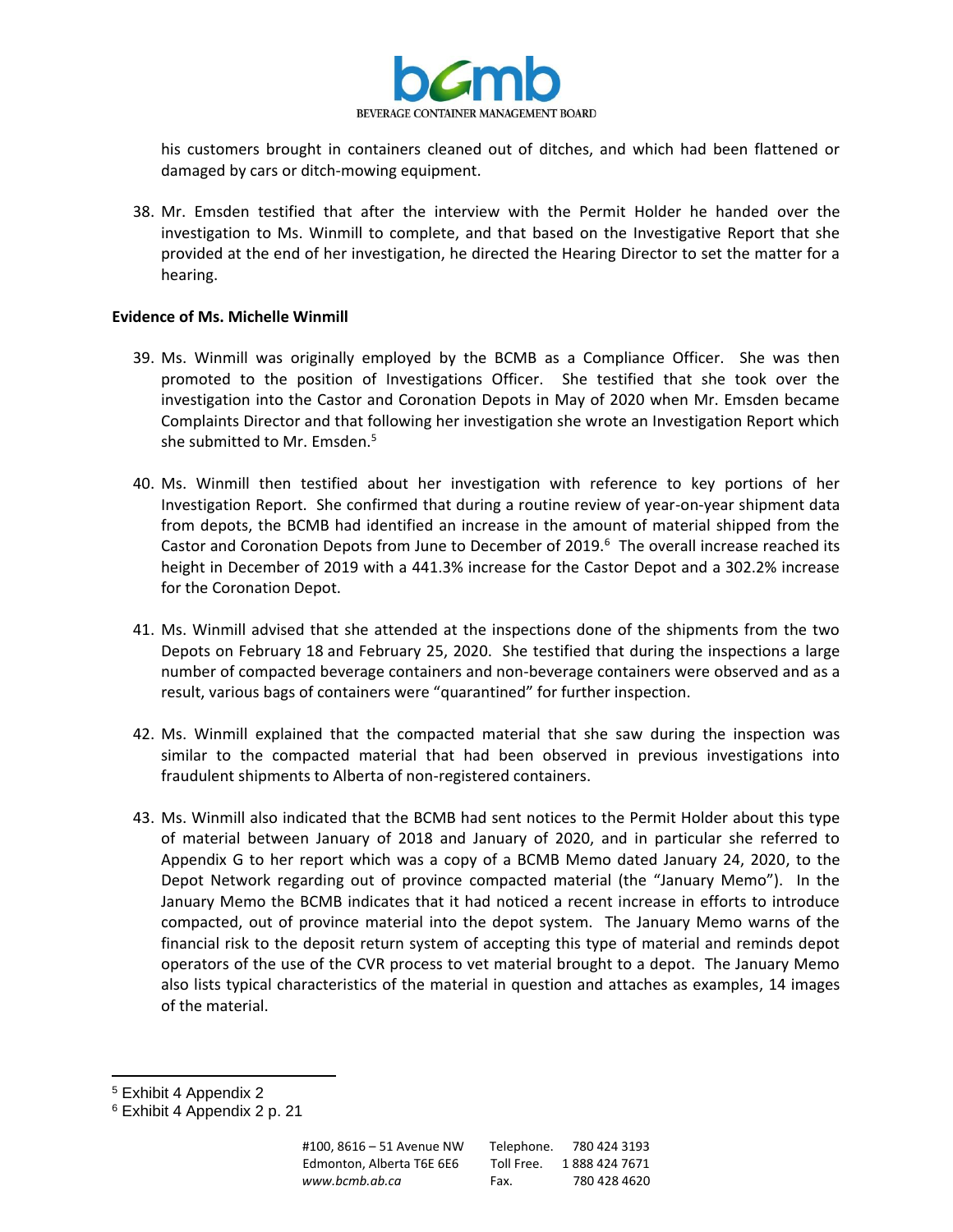

- 44. Ms. Winmill testified that her inspection of the material quarantined from the shipments from the Castor and Coronation Depots revealed containers with the characteristics described in and shown in the images attached to the January Memo.
- 45. Ms. Winmill then showed the Panel specific examples of this material by referring to Appendix 2J to her Investigation Report. She specifically identified containers that were not registered in Alberta and could be identified through the online registry portal as such.<sup>7</sup> She also identified paper garbage mixed in with the containers that could easily be identified as originating out of province,<sup>8</sup> non-beverage containers such as cat food tins,<sup>9</sup> containers compacted that could not have been compacted other than by machines,<sup>10</sup> ripped and shredded cans<sup>11</sup> and containers that had been fused together with other containers or garbage. $^{12}$
- 46. During her testimony Ms. Winmill also showed the Hearing Panel images depicting the sheer quantity of compacted material contained in the off-loaded bags $^{13}$  and showing how a number of compacted containers were found in "pockets" among non-compacted containers.<sup>14</sup> Other images depicted PET containers that had been compacted by being twisted, a type of compaction that Ms. Winmill testified was not used in Alberta and that was not possible manually.
- 47. Ms. Winmill testified as to the results of the audit of the quarantined material as detailed in her Investigation Report.<sup>15</sup> She testified that from the mega-bags<sup>16</sup> selected and audited from the Castor Depot and the Coronation Depot, the BCMB identified approximately 65,000 containers that were believed to have been previously baled together outside of the province and shipped into Alberta.
- 48. Ms. Winmill testified that the characteristics of the material from the quarantined material was the same as had been encountered in previous investigations that had gone to hearing in relation to the Morinville Depot and Fort Saskatchewan Depot. In her Investigation Report she noted that the quantity of suspected baled material also correlated to past cases, with aluminum compacted containers being found in multiples of 300 and Gable Top Over 1L compacted containers being found in multiples of 80.<sup>17</sup>
- 49. Ms. Winmill then advised the panel of the subsequent steps she took in her investigation, again with reference to, and highlighting portions of her written Investigation Report.

<sup>&</sup>lt;sup>17</sup> Investigation Report Exhibit 4 Appendix 2 p. 30 s. 5.8

| #100. 8616 – 51 Avenue NW | Telephone. | 780 424 3193  |
|---------------------------|------------|---------------|
| Edmonton. Alberta T6E 6E6 | Toll Free. | 1888 424 7671 |
| www.bcmb.ab.ca            | Fax.       | 780 428 4620  |

 $^7$  For example, a Zambroza container (p. 117), a Balistreri container (p. 141), a craft beer from Winnipeg (p. 144), a Whiteclaw container that was not registered at the time (p. 147)

 $8$  For example, a Tim Hortons receipt from Ontario (p.155), a pink card from an insurer that was confirmed to have been issued in Ontario (p. 159), a container with a label from metro in Sarnia, Ontario

<sup>9</sup> For example, the containers shown in Appendix 2J (p.90 and p.97)

 $10$  For example, Exhibit 4 Appendix 2J (p.91, p.93, p.132, p.145)

 $11$  For example, Exhibit 4 Appendix 2J (p.92, p.94, p.145)

<sup>12</sup> For example, Exhibit 4 Appendix 2J (p.92, p.94, p.97, p.107)

<sup>&</sup>lt;sup>13</sup> For example, Exhibit 4 Appendix 2J (p.95, p.109, p.110, p.118, p.126)

<sup>&</sup>lt;sup>14</sup> For example, Exhibit 4 Appendix 2J (p.99)

<sup>15</sup> Investigation Report Exhibit 4 Appendix 2 pp. 22-24.

<sup>&</sup>lt;sup>16</sup> Mega-bags is the term used to describe the large bags used for shipping containers from depots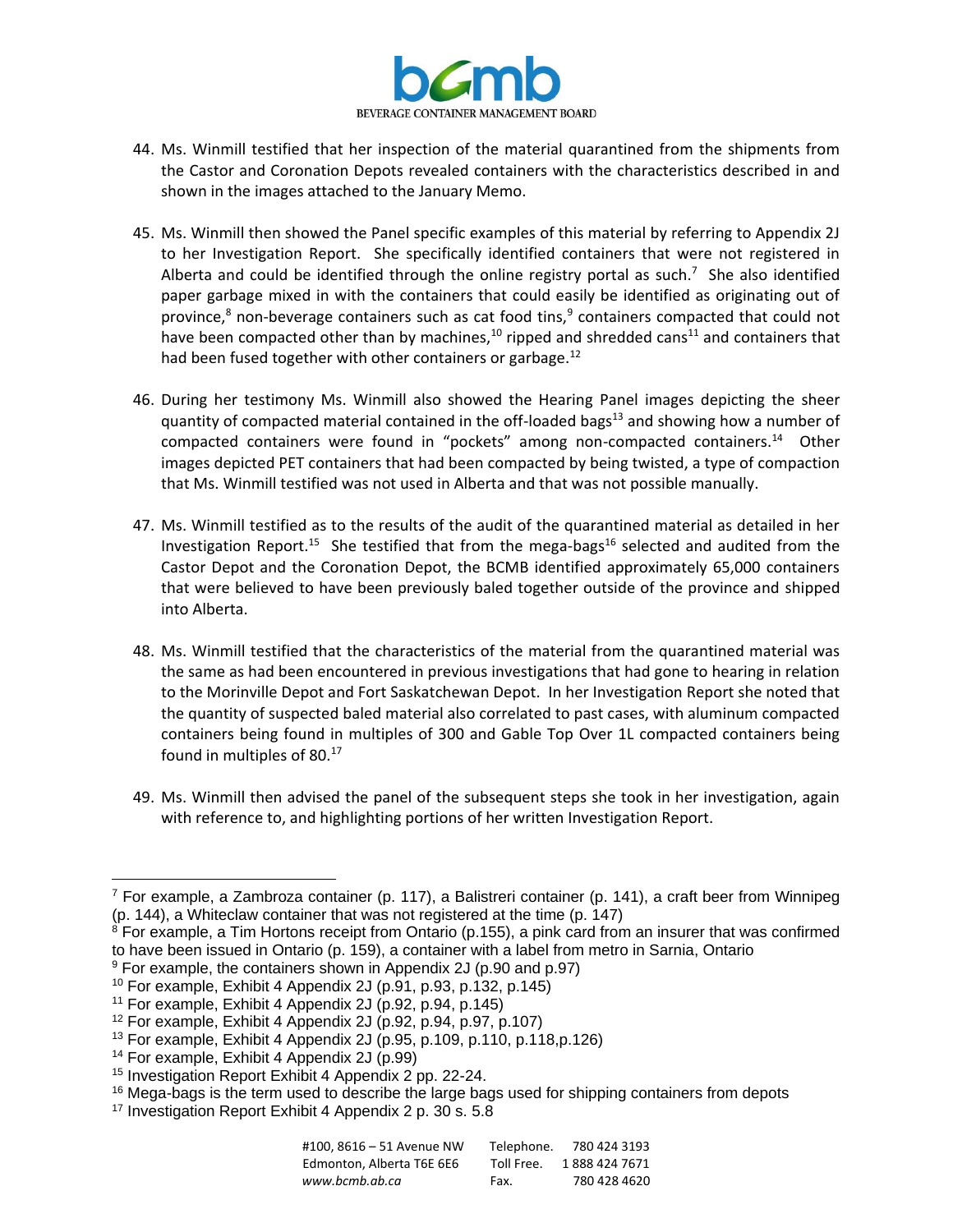

- 50. On March 4, 2020, Ms. Winmill attended at the Castor Depot with BCMB Compliance Officer Emily Stanton. Ms. Winmill indicated that they observed at least two dozen garbage bags full of compacted materials and that the materials were already sorted into material streams.
- 51. Ms. Winmill asked the Permit Holder where the material came from and was advised that the bags were from a bottle drive and from a customer with a compactor who had been bringing in similar bags for 6 years.
- 52. Ms. Winmill and Ms. Stanton then drove to the Coronation Depot. Ms. Winmill was surprised that the Permit Holder was at the Coronation Depot and had arrived ahead of them, as Ms. Winmill drove what she thought was the most direct route. Ms. Winmill said when they arrived, she observed the Permit Holder moving bags around in the Depot.
- 53. At the Coronation Depot Ms. Winmill observed more garbage bags containing compacted material. She noted that some of the bags had mega-bags draped over them as if to conceal them. Ms. Winmill asked the Permit Holder about these bags and was told by the Permit Holder that these containers were from farmers and from businessmen and from a garbage picker, who would drop them off and leave them to count and sort. Ms. Winmill expressed to the Hearing Panel some difficulty with this explanation as it appeared that the material in the bags had already been sorted.
- 54. When Ms. Winmill asked the Permit Holder about why he was there, he advised that he had come back to the Depot because the female employee working there needed to leave at 2:00 pm and he was taking over her role. However, when Ms. Winmill left at 2:30 pm, the female employee was still at the Depot.
- 55. In her report Ms. Winmill indicated that from March 15, 2020, to the end of April, BCMB staff did not attend at Depots or at CSA plants due to the COVID-19 pandemic. No offloads or audits were conducted by the BCMB during this period.<sup>18</sup>
- 56. Ms. Winmill then reported to Mr. Emsden recommending that the compliance file in relation to the Castor and Coronation Depots be escalated to Compliance Review. The Permit Holder was advised and provided with an opportunity to respond to the BCMB's concerns.
- 57. Ms. Winmill attended the interview with the Permit Holder and Mr. Emsden on June 22, 2020 and directed the Hearing Panel to the transcript of that interview.<sup>19</sup> Ms. Winmill testified that during interview the Permit Holder stated that he had picked up the compacted material from a scrap metal dealer and that he had been picking up the material weekly, although he had not been doing this as frequently at the outset of his operation of the Castor Depot. He said that he had checked some of the cans through the BCMB online registration portal and they were registered. He advised that he had not used the CVR process at any time.
- 58. At the end of the interview the Permit Holder was asked whether he wanted to view the quarantined material and he declined.

<sup>18</sup> Exhibit 4 Appendix 2 pp.13-14

<sup>&</sup>lt;sup>19</sup> Exhibit 4 Appendix 3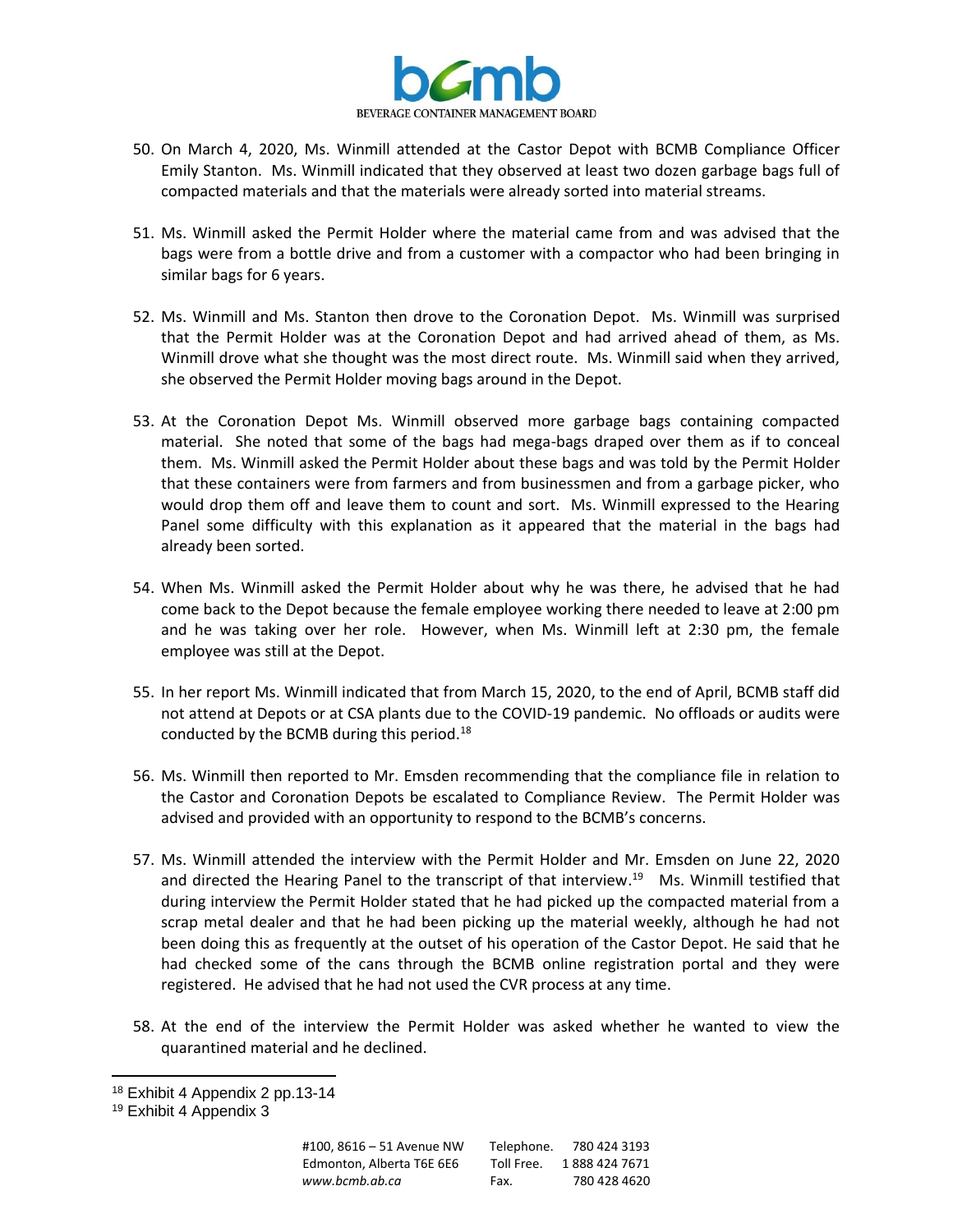

- 59. Ms. Winmill testified that following the June 22, 2020, meeting the Permit Holder submitted 6 CVRs to the BCMB.<sup>20</sup> Some of these requests were accepted, and some were rejected as relating to similar types of compacted material as had been seen during the February inspections. No CVRs were received by the BCMB after August 11, 2020.
- 60. Another shipment from the Castor and Coronation Depots was inspected in January of 2021 and nothing of concern was found.
- 61. On questioning by the Permit Holder, Ms. Winmill confirmed that there were compacted beverage containers in the shipments that were sold nationally that would show up as registered on the BCMB online registry. She also conceded that the BCMB's conclusion that the compacted material came from out of province where there was no means of identifying the containers as not registered in Alberta, was based on a number of inferences drawn from the characteristics of the containers themselves, the existence of other garbage that came from out of province and their observations of similar material in garbage bags at the Castor and Coronation Depots.

## **Evidence of the Permit Holder**

- 62. The Permit Holder testified on his own behalf. As the Permit Holder was self-represented, he also made statements of fact when questioning Mr. Emsden and Ms. Winmill and in argument that he did not testify to during his testimony. The Hearing Panel has attempted to capture that latter information here. The Hearing Panel is not bound by the rules of evidence and wanted to ensure that as much as possible it considered any information that the Permit Holder wanted the Hearing Panel to consider, even if not properly put into evidence. However, the Hearing Panel also recognizes that some of this information is information that counsel for the Complaints Director did not have an opportunity to challenge through cross-examination. The Panel has considered this in assessing the weight to give that information in making the findings it has made.
- 63. The Permit Holder came to Canada in 2011 and moved to Alberta in 2014. He obtained a permit to operate the Coronation Depot in May of 2015. He testified that he operated the Coronation Depot for 4 years without any issues with the BCMB.
- 64. The Permit Holder testified that he knew the previous owner of the Castor Depot and that before he applied for a permit to operate the Castor Depot, he spent some time with the previous owner observing the operations of the Castor Depot. He said that the previous owner had picked up material from other locations and brought it back to the Castor Depot and that the previous owner had introduced him to the Castor Depot's regular customers including the ones from whom he would pick up containers.
- 65. The Permit Holder testified that he had been getting containers from certain customers for years.
- 66. The Permit Holder also testified that he had seen information about the volume of containers shipped by the Castor Depot before he obtained his permit. He entered into evidence a copy of a

<sup>&</sup>lt;sup>20</sup> Exhibit 5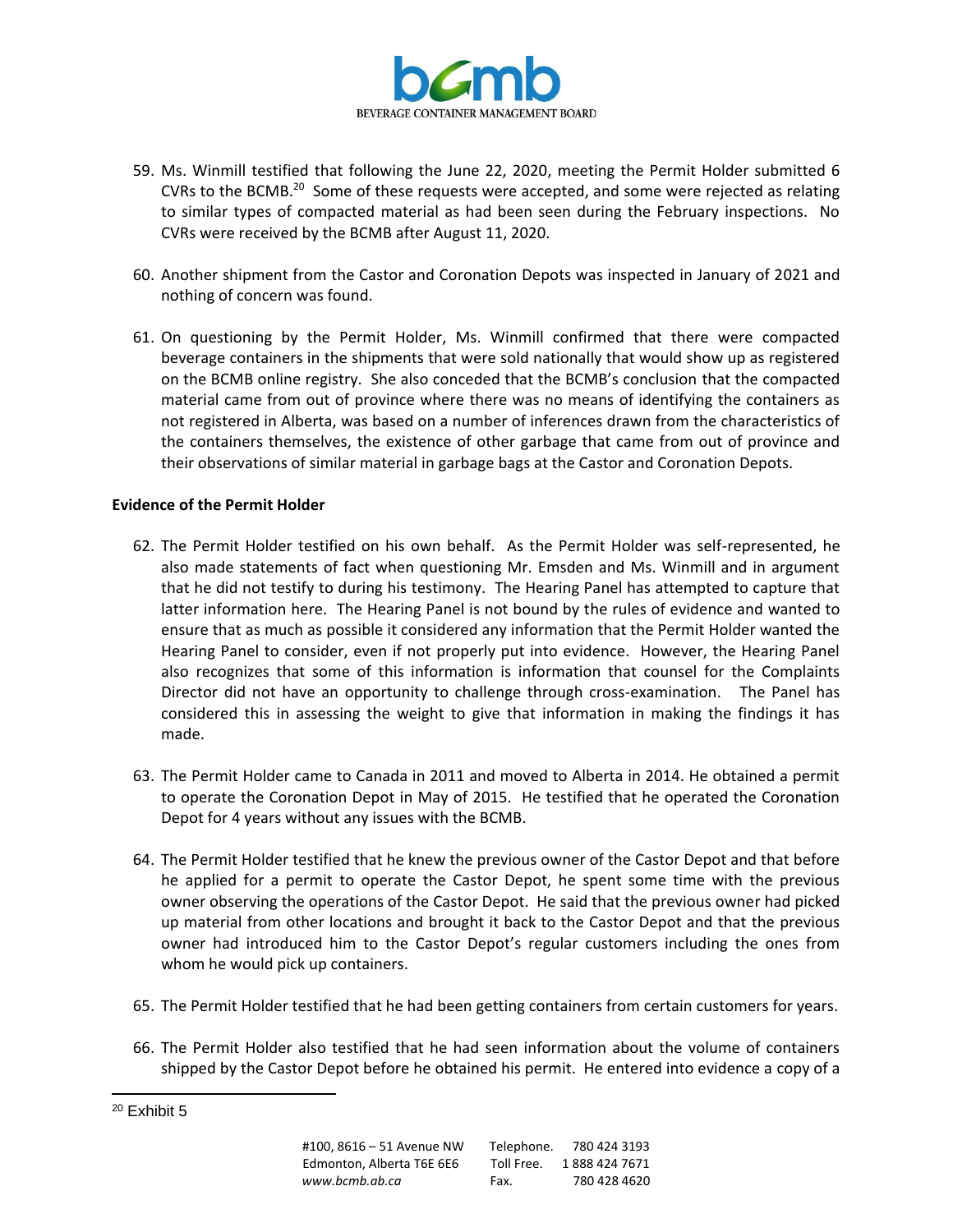

document showing amounts paid to the Castor Depot by the CSA in 2017 broken down by material stream.<sup>21</sup>

- 67. The Permit Holder decided to operate the Castor Depot himself, and he was issued a permit in February of 2019.
- 68. The Permit Holder said that he received a large number of containers from farmers and that farmers would store up containers over several months and then bring in a large drop-off. He testified that they would drop the material with him in garbage bags and then when he had a chance to count and sort it, he would do so.
- 69. The Permit Holder also presented the Panel with a customer list listing some of his regular customers and amounts paid to them for a single drop-off.  $^{22}$  The list was dated October 14 and shows payments to some of the customers in amounts as high as \$427.50.
- 70. The Permit Holder also showed the Panel examples of containers that he had recently received at his Depots that were damaged and shredded. He said that these containers had been brought in by customers that he knew and trusted and so he accepted the containers even though they were damaged. For example, he showed the Panel a container that a customer told him had been damaged by her dog. He also showed the Panel containers that he testified looked similar in characteristics to containers that the BCMB witnesses had identified as out of province compacted material in the loads audited from his Depots in February of 2020. He said these containers had come from his regular customers and not from out of province.
- 71. The Permit Holder testified that he had told some of his farming customers that they could crush their containers before bringing them in because they delivered them in larger drop offs. He said that he accepted this crushed material because he knew the farmers and trusted them. He said that when the BCMB Compliance Officers attended at his Depots in March of 2020 there were crushed containers like these from farmers in the garbage bags on the premises.
- 72. The Permit Holder said that he did not ever accept containers that he thought were from out of the province. He testified that he believed that the compacted beverage containers came from Alberta and were registered in Alberta. His belief was based on his trust in his customers. He also said that he was shipping the same material as the previous operator of the Castor Depot and that if there had been an issue with the material that he would have expected the BCMB to have notified the previous operator or him.
- 73. The Permit Holder denied any prior knowledge of the other investigations or Hearings in relation to other depots alleged to have accepted out of province material. Although he clearly knew about those matters at the time of the Hearing, as he corrected counsel for the Complaints Director as to the date of the proceedings in relation to the Andrew Depot, the Hearing Panel was unclear as to when he gained that knowledge.

<sup>21</sup> Exhibit 8

<sup>&</sup>lt;sup>22</sup> Exhibit 7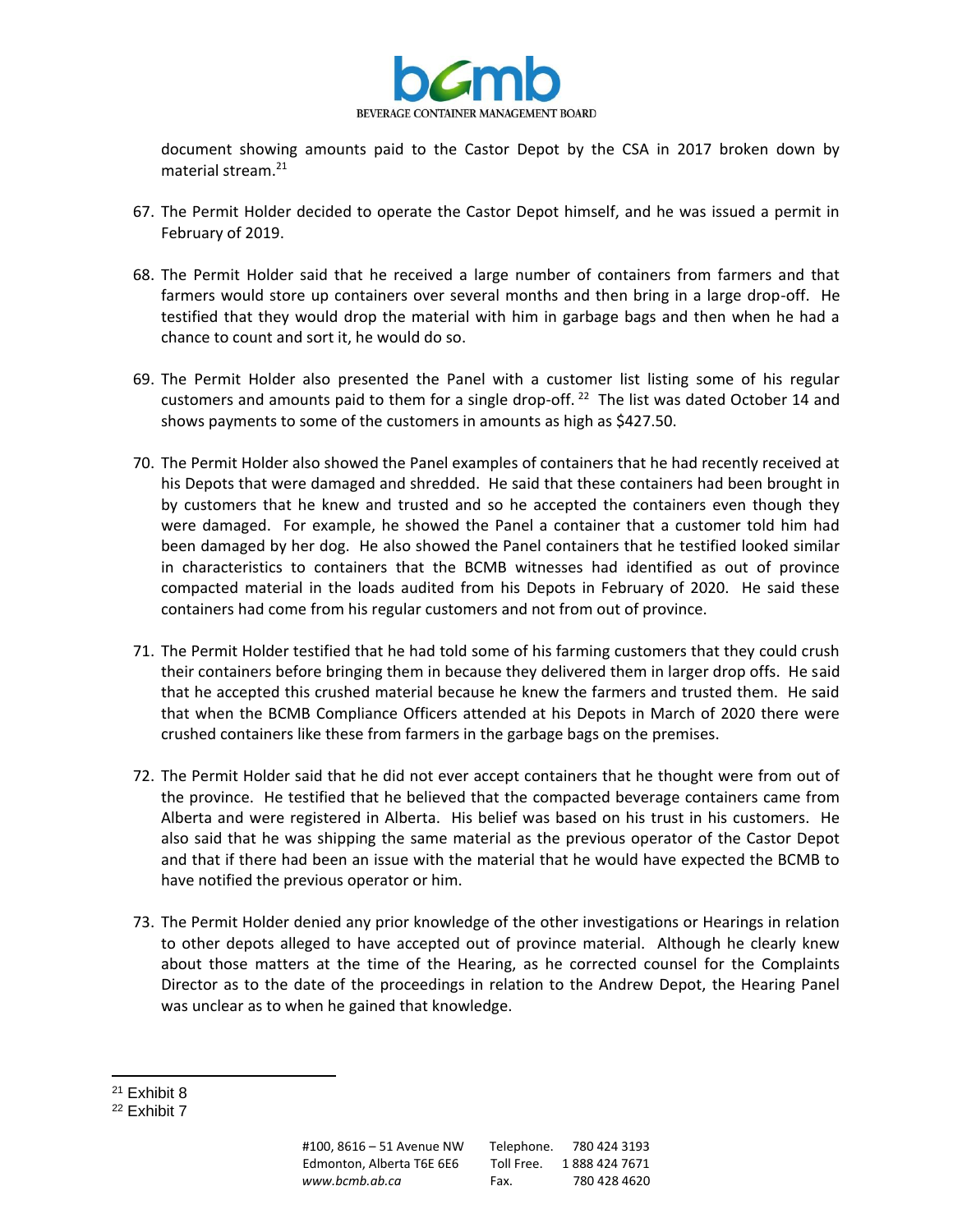

- 74. The Permit Holder also testified that the drop in container volumes shipped from his Depots since he was contacted by the BCMB about the compacted material was due to COVID-19.
- 75. On cross-examination the Permit Holder acknowledged that when he obtained the permits for the Coronation Depot and the Castor Depot, he signed a document that said that he had read and agreed to abide by the relevant legislation and BCMB by-laws and guidelines. He said however, that he had not read them.
- 76. The Permit Holder also acknowledged that he understood that depots in Alberta could only accept registered containers, and that if depots accepted non-registered containers that this could undermine the beverage container collection system. However, he stated that the volumes shipped by his depots represented less than .5% of the system volume so that any out of province material shipped from his depots would not have a significant impact on the Alberta collection system.
- 77. The Permit Holder agreed that he had received the January Memo from the BCMB and that he read it and saw the images that were included. He testified that he knew about the CVR process described in the January Memo.
- 78. Counsel for the Complaints Director then asked the Permit Holder about some of the evidence that he gave during his June 22, 2020, interview with the BCMB. She pointed out that in the interview he had advised the BCMB that the garbage bags they observed at the Depot on March 4, 2020, were bags that he had picked up from a scrap metal dealer in Edmonton, and not that they were from his regular drop-off customers.
- 79. The Permit Holder also acknowledged on cross-examination that some of the compacted materials that he picked up from the scrap metal dealer looked like the materials in the images included in the January Memo, although he testified that it was only a few of the containers and they did not look exactly the same.
- 80. Counsel for the Complaints Director referred the Permit Holder to the portion of his interview transcript where he advised Mr. Emsden and Ms. Winmill that he could distinguish between containers that had been manually crushed, like the material brought in and dropped off by his customers who were farmers, and material that had been compacted by machine.<sup>23</sup> The Permit Holder confirmed that he was able to tell the difference between crushed material and compacted material and that the crushed containers he received from the farmers were not the same as the compacted material in the pictures that the BCMB had shown him during his interview.
- 81. The Permit Holder testified under cross-examination that he received compacted beverage containers from landfill workers. He said that the landfill workers would bring in flattened containers and containers that had been damaged by mowers or otherwise. He said that again, some of these containers looked like the compacted material in the pictures included in the January Memo but said he did not question the customers about them because he knew the customers and that they collected the containers from the landfill.

<sup>&</sup>lt;sup>23</sup> Exhibit 4 Appendix 3 p. 211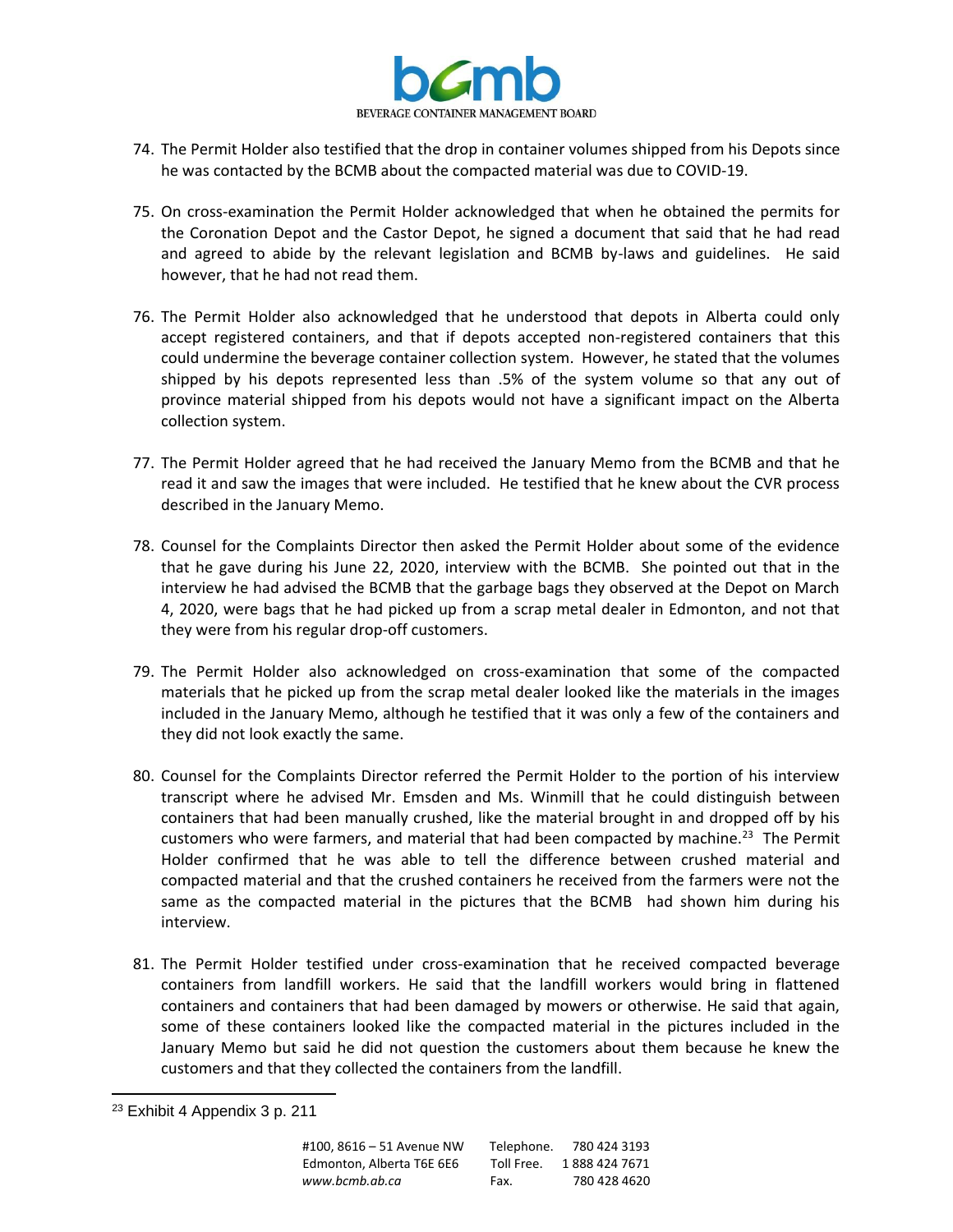

- 82. When asked to estimate the number of compacted containers he would receive from these various sources in relation to each shipment to the CSA, the Permit Holder suggested that containers from farmers and from landfill and from bottle drives would probably account for approximately 2,000 containers. He also confirmed that there had been no bottle drives in February of 2020 prior to the shipments that were inspected in February by the BCMB.
- 83. The Permit Holder acknowledged that he had a responsibility as a depot operator to report certain containers to the BCMB but said that when he knows the customers returning the containers, he considered it a matter of trust. He said he would exercise his honest judgment and that he did not think that he had to fill out a CVR for everybody.
- 84. The Permit Holder also said that when he had been training with the previous owner of the Castor Depot, he saw the previous owner dealing with damaged material that had been found in a ditch and that the previous owner had not completed a CVR so he did not either. He said if he had a customer that he did not know then he would ask about containers and if there were more than 50 cans involved, he would complete a CVR, but that he could not do this for every individual as he was busy doing other things at his Depots.
- 85. When it was pointed out to the Permit Holder that he had never completed a CVR prior to the June 22, 2020, interview, he conceded that was the case. It was put to him that the first time that a customer had brought him this type of material it would have been logical to complete a CVR, but the Permit Holder did not agree to that and said that he had not had any new customers prior to the interview.
- 86. At the conclusion of his cross-examination the Permit Holder agreed that he had shipped some out of province containers but said that he did not realize that they were from out of province until the BCMB had told him.
- 87. The Permit Holder was questioned by counsel for the Complaints Director about his arrangement with the scrap metal dealer. He said that two months before he began operating the Castor Depot, he had been introduced to the scrap metal dealer and that he had been to pick up materials at the scrap metal dealer before he got his permit. He said that he stopped going to pick up material after his interview with the BCMB because the BCMB had told him the material was a problem and so he did not want to pick up the material anymore.
- 88. For clarification purposes the Hearing Panel asked the Permit Holder where the compacted material in the audits performed by the BCMB on the loads from the Castor Depot and Coronation Depot had come from. The Permit Holder testified that they came from several places. He said they came from his farmer customers, from bottle drives and from businesses. He said they also came from ditches and from the landfill, and when questioned further added that they also would have come from the scrap metal yard.
- 89. The Panel also asked the Permit Holder whether he was shipping compacted material before and after the February off-loads or whether the off-loads were a "one-off" event. The Permit Holder said that it was not on a regular basis and that it would depend on what was brought to him.

| #100. 8616 – 51 Avenue NW | Telephone. | 780 424 3193  |
|---------------------------|------------|---------------|
| Edmonton, Alberta T6E 6E6 | Toll Free. | 1888 424 7671 |
| www.bcmb.ab.ca            | Fax.       | 780 428 4620  |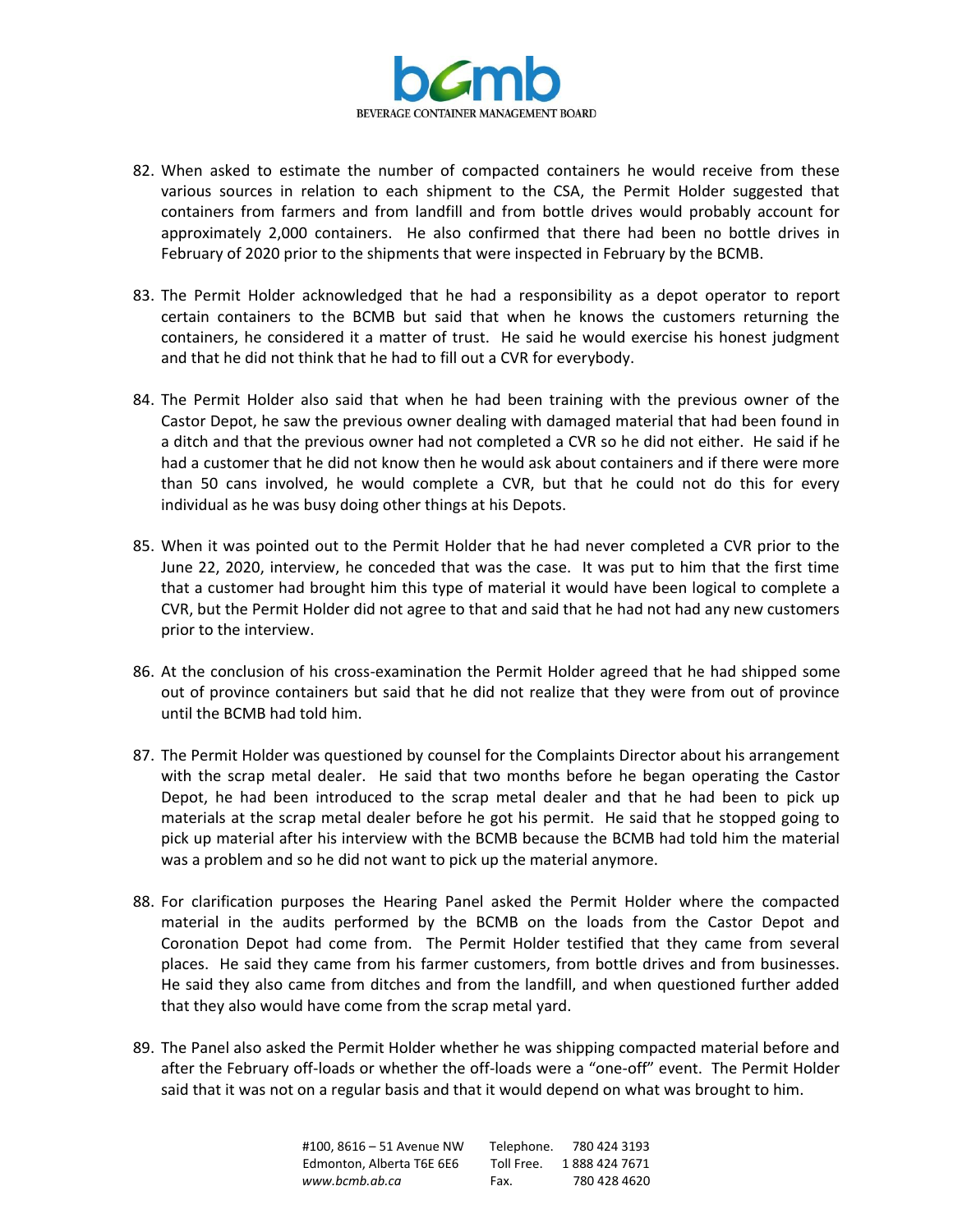

- 90. The Panel asked the Permit Holder whether he had provided deposit refunds for the containers in the plastic garbage bags that the Compliance Officers had seen at the Castor Depot and the Coronation Depot. The Permit Holder said that he did not provide refunds when the containers were dropped off, but that he would sort and count the containers and then pay the deposit refunds. He said that he would have counted all of the containers that were put in mega-bags and shipped to the CSA.
- 91. Throughout his testimony the Permit Holder took issue with any suggestion that all of the compacted material identified by the BCMB during the February off-loads was from the scrap metal dealer or that all 65,000 compacted containers identified from those off-loads were from out of province. He also testified that not all of the containers picked up from the scrap metal dealer was compacted material. As noted above, the potential sources of the compacted material identified by the Permit Holder only accounted for approximately 2000 containers.

## **DECISION AND REASONS: ALLEGED CONTRAVENTIONS**

92. The Hearing Panel considered each allegation in the Notice of Hearing with respect to both the Castor and Coronation Depots together as they were based on the same facts.

# *Allegations that the Permit Holder accepted containers that could reasonably have been identified by him as having been transported into Alberta contrary to s. 11(1) of the Regulation*

- 93. The Hearing Panel first considered whether the Complaints Director had established on a balance of probabilities that the Permit Holder had accepted containers that had been transported into Alberta contrary to the *Beverage Container Recycling Regulation*.
- 94. The Hearing Panel was satisfied based on all of the evidence this was the case.
- 95. First of all, the Permit Holder admitted that based on what he had been shown by the BCMB, some of the containers that he accepted were not registered for sale in Alberta. The Hearing Panel also accepted the testimony of Ms. Winmill that some of the beverage containers could be clearly identified as having been manufactured and sold only in jurisdictions outside of Alberta.
- 96. The Hearing Panel accepted the photographic and oral evidence that there was paper garbage mixed in with the containers that clearly originated outside of Alberta and was prepared to accept that the presence of that garbage was supportive of the inference that all of the associated compacted beverage containers also came from elsewhere.
- 97. The Hearing Panel also based its conclusion on the evidence that there were non-beverage containers mixed in with and, occasionally fused to the beverage containers in the loads from the Coronation and Castor Depots and that this was consistent with recycling practices outside of Alberta, but not in Alberta. The evidence that there were large numbers of containers grouped together with no lids, another recycling practice for beverage containers outside of Alberta, was also relevant to the Hearing Panel's determination on this point, although the Hearing Panel

| #100.8616 - 51 Avenue NW  | Telephone. | 780 424 3193  |
|---------------------------|------------|---------------|
| Edmonton. Alberta T6E 6E6 | Toll Free. | 1888 424 7671 |
| www.bcmb.ab.ca            | Fax.       | 780 428 4620  |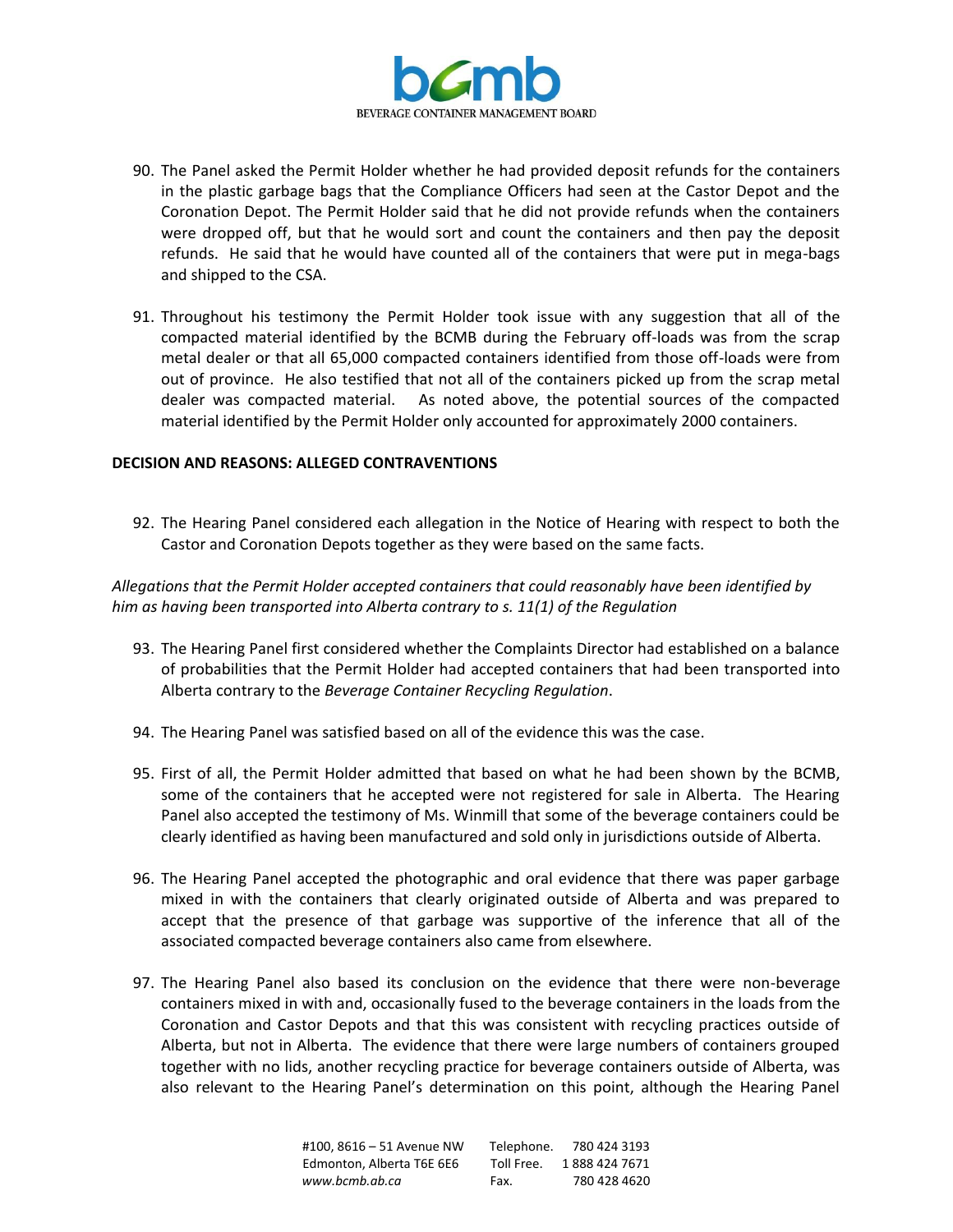

accepts that there would also be containers without lids that would be returned in Alberta from customers who were unaware that lid removal was no longer necessary.

- 98. The Hearing Panel also accepted the evidence from the BCMB witnesses that the compacted material shipped by the Permit Holder's two depots was indistinguishable from the material that had been observed in the course of the previous investigations relating to breaches of s. 11(1), which material had been determined to originate outside of Alberta. <sup>24</sup>
- 99. The Panel then considered the position of the Permit Holder that it was only a few containers in the February shipments that had originated outside of Alberta, but that the majority of the containers identified by the BCMB Compliance Department in those shipments as containers that had been previously compacted in another jurisdiction and shipped into Alberta, were containers that had been registered and purchased in Alberta and returned to him by his regular customers.
- 100. The Hearing Panel understands that many of the compacted containers were containers manufactured by large manufacturers who sell their beverages across Canada and these containers would show up on the BCMB online registry as containers registered in Alberta. The Hearing Panel weighed against this information that the containers had clearly been mechanically compacted before they were shipped from the Castor and Coronation Depots and so their physical appearance was inconsistent with them having originated in Alberta.
- 101. The Panel also gave careful consideration to the Permit Holder's evidence about the origin of these containers, but found his evidence to be unclear, inconsistent and on occasion contradictory of the previous explanations that he had provided to the BCMB.
- 102. According to Ms. Winmill, on March 4, 2020 when the Permit Holder was asked about the source of the black garbage bags containing compacted containers observed at the Castor Depot, he advised that the bags were from a bottle drive and from a customer with a compactor who had been bringing in bags like that for the past 6 years.<sup>25</sup> When asked about the garbage bags at the Coronation Depot, the Permit holder said that 90% of customers, farmers and businessmen simply dropped off their containers to be counted and sorted and that these were the drop-offs.
- 103. Later, when interviewed by Mr. Emsden and Ms. Winmill on June 22, 2020, the Permit Holder said that the black garbage bags at the two Depots containing the compacted containers had come from the scrap metal dealer in Edmonton. When asked why he had said previously they were from a farmer with a compactor, he said that the clear bag was from a farmer, but that the black bags were the ones he had picked up from the scrap metal dealer.<sup>26</sup>
- 104. The Permit Holder's evidence about the origins of the compacted material in the February shipments was unclear and inconsistent. During the July 2020 interview he was asked about the increased number of containers that had been shipped by the Castor Depot and the Coronation Depot from June to December of 2019. He explained that this increase was because he had

 $24$  For example, the determinations by AEP and the BCMB in their proceedings relating to the Andrew Bottle Depot, and the admissions made by the Operator of the Morinville Depot.

<sup>25</sup> Investigations Report Exhibit 4 Appendix 2 p.26.

<sup>&</sup>lt;sup>26</sup> Exhibit 4 Appendix 3, p 217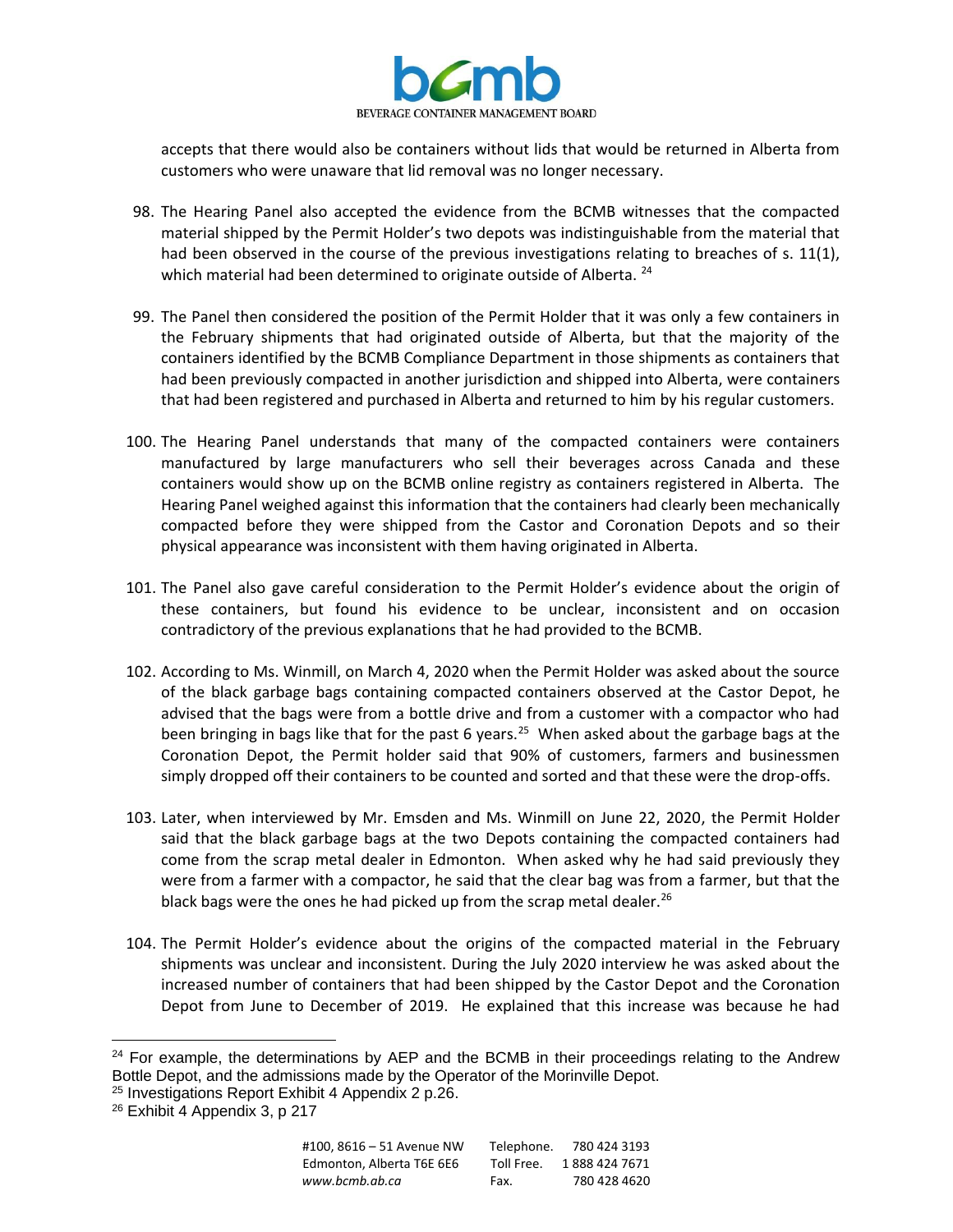

started doing regular pick-ups from a scrap metal dealer in Edmonton. He suggested that this was a customer that the previous owner had been picking up material from since 2012.<sup>27</sup>

- 105. Later in the interview, the Permit Holder said that when he picked up material from the scrap metal place the material had been squeezed flat.<sup>28</sup> He pointed out that the farmers also crushed their materials but said this was a "manual crush" and that he could tell the difference between manually crushed material and material compacted by machine.  $29$
- 106. During the interview, the Permit Holder was shown images of the containers that the BCMB had audited from the Castor and Coronation Depots. The Permit Holder identified the very flat containers as coming from the scrap metal dealer and said that he had seen the compacted containers in a net container being sorted by the scrap metal dealer. $30$  He also identified containers in the images that he said came from regular customers that had been flattened<sup>31</sup> and said that he could tell what came from the scrap metal yard and what might have come from regular customers.<sup>32</sup>
- 107. However, at the Hearing itself, the Permit Holder made very little mention of the scrap metal dealer as the source of the compacted containers. He testified that the containers had come from several places, but identified the sources as farmers, bottle drives, businesses, ditches and landfill.
- 108. In conjunction with all of this evidence, the Panel also considered the evidence presented by Mr. Emsden and Ms. Winmill about the volume increase in containers shipped from the Castor Depot and from the Coronation Depot in the latter part of 2019. The volume totals and year over year percentage increases for the Castor Depot and Coronation Depot from June 2019 to January of 2020 were as follows:

|                                | $Jun-19$ | $ u -19$<br>$\sim$ | Aug-19  | $Sep-19$ | $Oct-19$ | Nov-19  | $Dec-19$ | $Jan-20$ |
|--------------------------------|----------|--------------------|---------|----------|----------|---------|----------|----------|
| Castor Bottle Depot            | 86,335   | 208,905            | 189,130 | 208,949  | 206,540  | 126,245 | 179,990  | 149,430  |
| Castor Bottle Depot            | 19.0%    | 41.1%              | 66.1%   | 43.0%    | 18.1%    | 57.1%   | 441.3%   | 16.4%    |
| <b>Coronation Bottle Depot</b> | 93,692   | 212,326            | 176,955 | 232,505  | 222,060  | 129,460 | 166,350  | 182,625  |
| Coronation Bottle Depot        | 22.2%    | 13.8%              | 61.0%   | 81.5%    | 4.0%     | 82.4%   | 302.2%   | 69.8%    |

- 109. The Hearing Panel also asked to be provided with volume data for both of the Depots going back to previous years, and this information was provided and marked as Exhibit 6.
- 110. The Panel understands that evidence of increased container shipments from a depot compared year over year is not in and of itself evidence that the depot is accepting containers from outside

<sup>27</sup> Exhibit 4 Appendix 3, pp 203-204

<sup>28</sup> Exhibit 4 Appendix 3, p. 210

 $29$  Exhibit 4 Appendix 3, p.211

<sup>30</sup> Exhibit 4, Appendix 3, p.225

<sup>31</sup> Exhibit 4 Appendix 3, p.228

<sup>32</sup> Exhibit 4 Appendix 3, p.230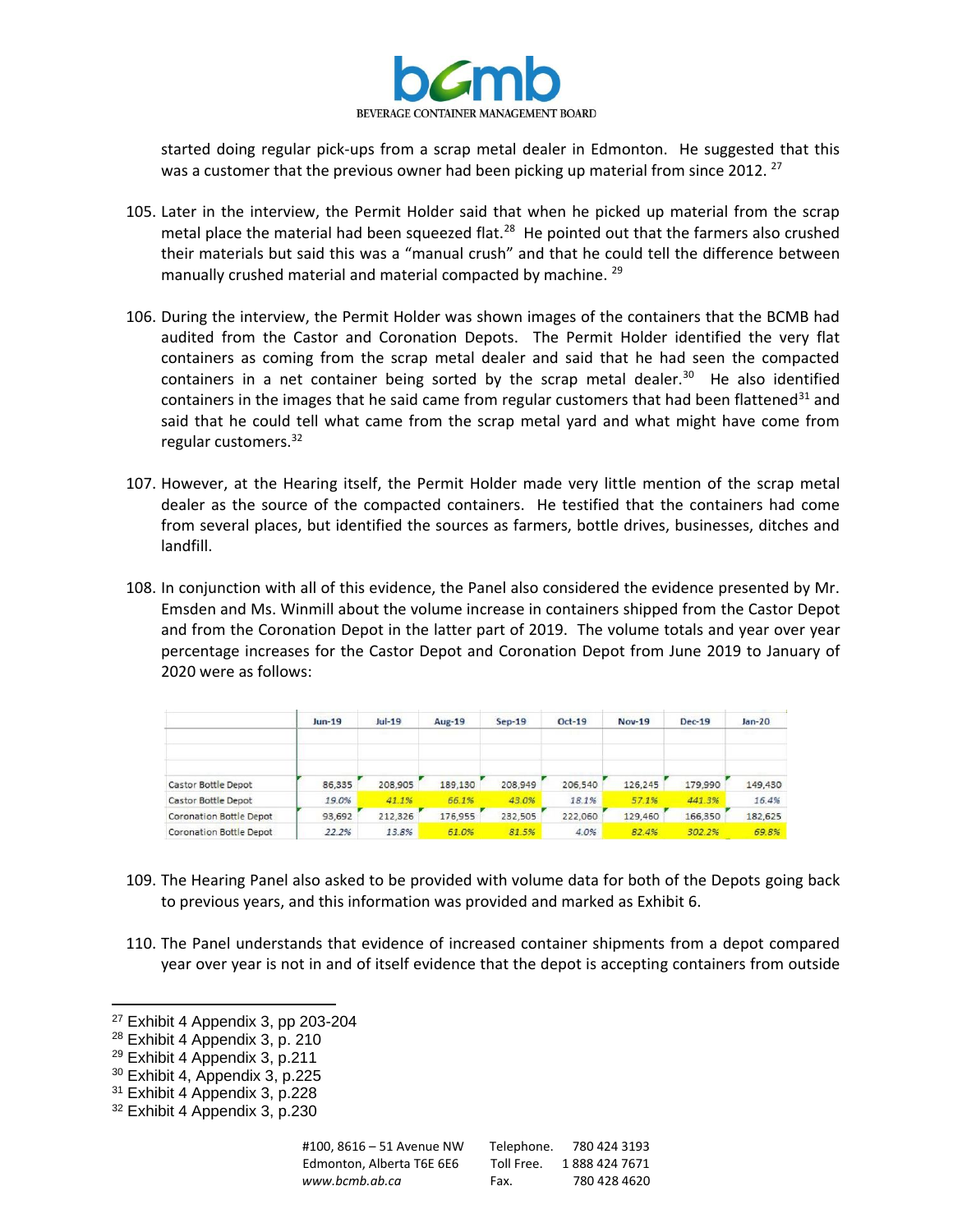

of the province. However, the Panel would have expected the Permit Holder to be able to provide some sort of credible explanation for the increase. The Hearing Panel was unable to determine what the Permit Holder's explanation was.

- 111. At the Hearing, the Permit Holder suggested that the compacted material in the audited shipments came from his regular customers. He did not suggest that he had secured a number of new customers in late 2019, and in fact during his testimony said he had no new customers since he started operating the Castor Depot. The Permit Holder did not provide the BCMB or the Hearing Panel with any records to show where the compacted containers in the February audited shipments had come from, by way of till tapes, duplicate receipts or otherwise.
- 112. The Panel might have accepted that the Permit Holder had simply failed to appreciate the significance of back up documentation to explain the origin of the containers, had Mr. Emsden not made that significance very apparent during the June 22, 2020, interview.
- 113. At one point the Permit Holder suggested part of the explanation for the increased shipments in 2019 and for the compacted containers was bottle drives, but then admitted on crossexamination that there had been no bottle drives in the fall or winter of 2019/2020 prior to the February shipments.
- 114. The evidence from the Complaints Director was that the Investigations Officer had researched population trends in Castor and Coronation and found no significant increases in population in 2019. In addition, the town websites including social media community pages and internet searches of both the Castor Depot and the Coronation Depot did not disclose any events, fundraisers or bottle drives during the relevant period.
- 115. After considering all of the evidence in relation to the volume increases, the Panel can only conclude that the increased volume was the result of the pick-ups from the scrap metal dealer, or that the Permit Holder had also been obtaining compacted containers from a source that he did not disclose either to the BCMB Compliance Department or to the Hearing Panel.
- 116. In either event, the Hearing Panel is satisfied on a balance of probabilities that the compacted material identified by the BCMB Compliance Department in the February shipments originated outside of Alberta and was transported into Alberta before being accepted by the Permit Holder and shipped to the CSA.
- 117. Based on the Permit Holder's admissions that the crushed material from his regular customers would represent approximately 2,000 containers, the Panel is satisfied that the Permit Holder accepted a large number of out of province containers and shipped to the CSA approximately 63,000 to 65,000 of those containers in the shipments that were audited in February of 2019.
- 118. The Hearing Panel is also satisfied on a balance of probabilities that the February shipments were not the only two shipments of out of province material made by the Permit Holder in 2019 and 2020. By the Permit Holder's own account, the increased volume in 2019 was the result of him making regular pick-ups from the scrap metal dealer from June of 2019 to January of 2020.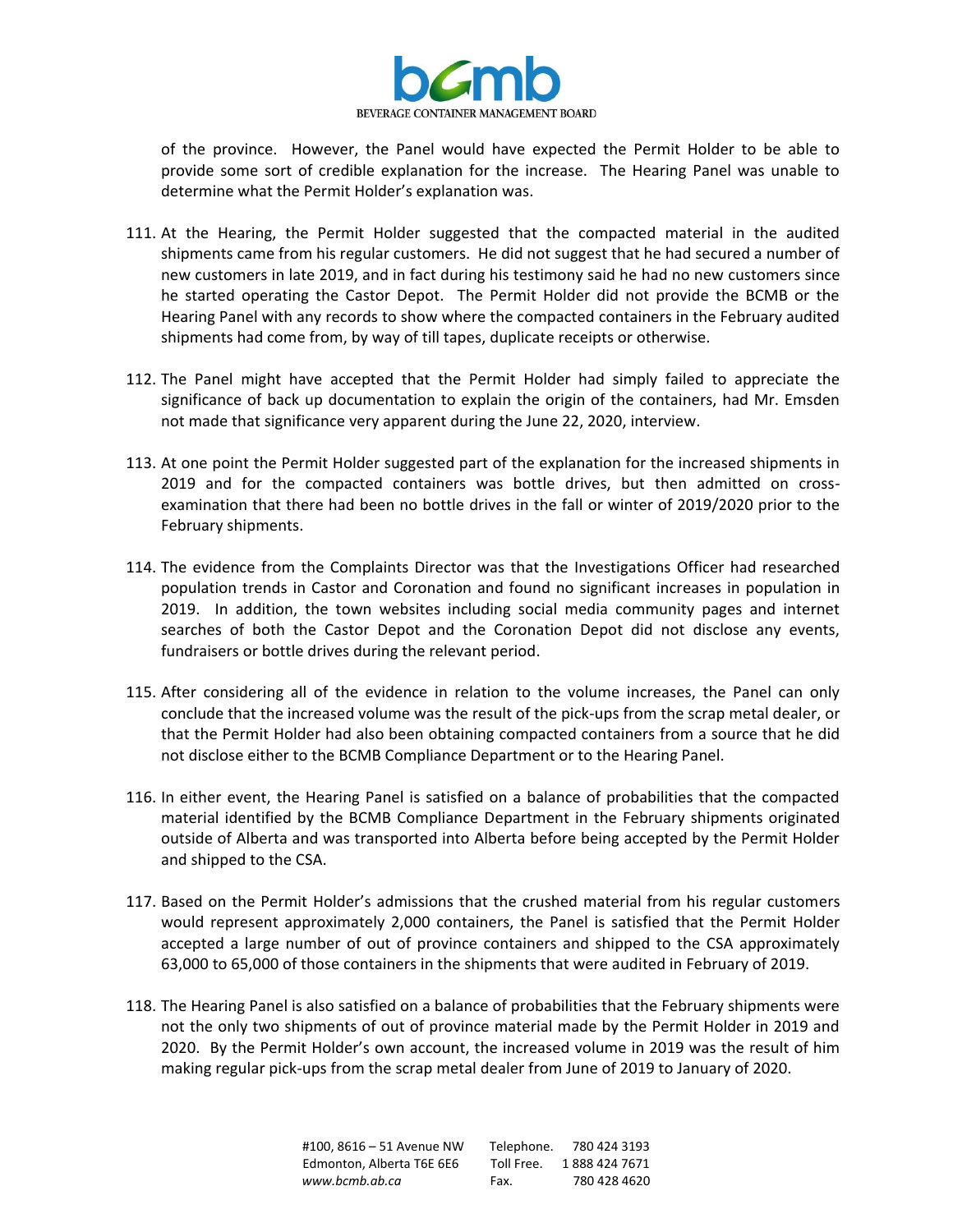

- 119. The Hearing Panel considered the volume information provided by Mr. Emsden at its request.<sup>33</sup> Based on that information the Castor Depot had averaged approximately 121,000 containers per month in 2018 and averaged approximately 181,000 containers per month from June 2019 to January 2020 before dropping back to historical levels. Similarly, the Coronation Depot had averaged shipments of approximately 121,000 containers per month in 2018 and approximately 189,000 per month from June 2019 to January 2020 before dropping back to historical levels. It is therefore possible, although the Panel makes no finding in this regard, that the Permit Holder shipped as many as 895,000 out of province containers in 2019 with a corresponding potential cost to the system of over \$125,000.
- 120. Having determined that the Permit Holder accepted containers that had been transported into Alberta contrary to s. 11(1) of the Regulation, the Hearing Panel considered whether those containers could reasonably have been identified by the Permit Holder as having been transported into Alberta contrary to that section.
- 121. In considering whether the Permit Holder could reasonably have identified the containers as having been transported into Alberta, the Hearing Panel applied both a subjective and objective test. In other words, the Hearing Panel considered the Permit Holder's particular circumstances and his evidence that he believed the containers originated in Alberta and considered whether the Permit Holder honestly and reasonably held that belief.
- 122. The Hearing Panel concluded that the Permit Holder did not honestly or reasonably believe that the containers had not been transported into Alberta.
- 123. By February of 2020 when the shipments from his Depots were inspected, the Permit Holder had been operating a depot in Alberta for 6 years. He was not new to the system. Since he worked directly in the Depots, he had considerable experience in accepting beverage containers and familiarity with the typical characteristics of those containers when they were returned.
- 124. The Permit Holder also had received notices relating to "suspicious containers" and the CVR process that the BCMB required depot operators to follow. The evidence was that he would have received 15 notices about these matters from 2018 to February of 2020.
- 125. In particular, the Permit Holder acknowledged receiving and reviewing the January Memo sent out by the BCMB in 2020. In that memo the BCMB advised of attempts to introduce compacted out of province material into the Alberta collection system and pointed out the following warning signs that a depot might be dealing with such material:
	- a. Typically, the material is pre-sorted so each bag contains one specific material stream and size, which would not be consistent with a typical customer order;
	- b. Out of province brands or unregistered material;
	- c. Signs of industrial compaction:

 $33$  Exhibit 6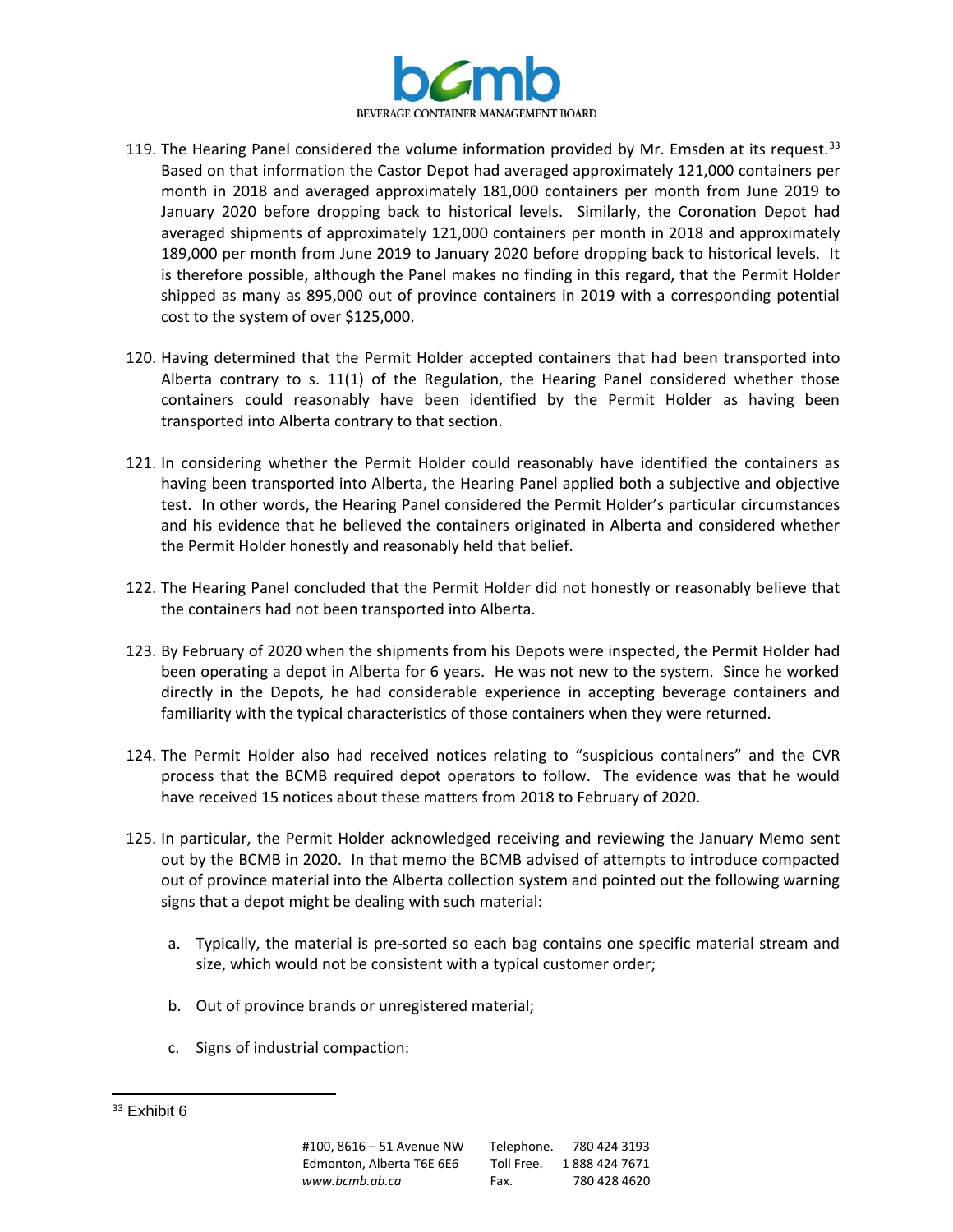

- i. Containers are completely flattened
- ii. Containers are folded and compacted onto themselves
- iii. Containers are fused to other containers
- iv. Containers are shredded or worn as though pulled apart from a bale
- v. Necks of plastic bottles are flat/crushed
- d. The presence of non-beverage material or garbage stuck to containers.
- 126. The January Memo also included images of containers exhibiting these characteristics.
- 127. The Permit Holder maintained that only some of the containers identified by the BCMB Compliance Officers in his shipments exhibited those characteristics, but the evidence of Ms. Winmill and the photographs of his shipments in Appendix 2D and 2J to the Investigative Report showed otherwise.
- 128. The Permit Holder also suggested that the characteristics of the flattened and damaged containers were consistent with the typical shipments received from his regular customers which often contained crushed or damaged materials.
- 129. However, the Permit Holder himself conceded that he could tell the difference between a manually crushed container and an industrially compacted one. Furthermore, even if some of the containers he received had been shredded or damaged by pets or by cars or mowers in the case of materials from the ditch or the landfill, this could not account for the sheer number of flattened and shredded containers, the presence of non-beverage containers in the shipments or the amount of garbage.
- 130. The Permit Holder did not suggest that he had simply taken the bags that were dropped off and transfer them into mega-bags without looking at them. Rather, he specifically testified that he emptied out the garbage bags of material and went through and counted them. Accordingly, he could not and did not maintain he did not actually see the compacted containers and garbage himself. The Hearing Panel does not accept that the Permit Holder simply failed to recognize the similarities of the containers he was counting to the material identified and pictured in the January Memo.
- 131. Furthermore, in the June 2020 interview with the BCMB, the Permit Holder made it clear that he was aware that he should not be accepting out of province material. He said that because the material was crushed, he asked the person providing it and that person said the BCMB had already questioned him and the previous owner said everything was fine so he trusted the person although he still decided just to deal with the aluminum cans first.<sup>34</sup>

<sup>&</sup>lt;sup>34</sup> Exhibit 4 Appendix 3 p.194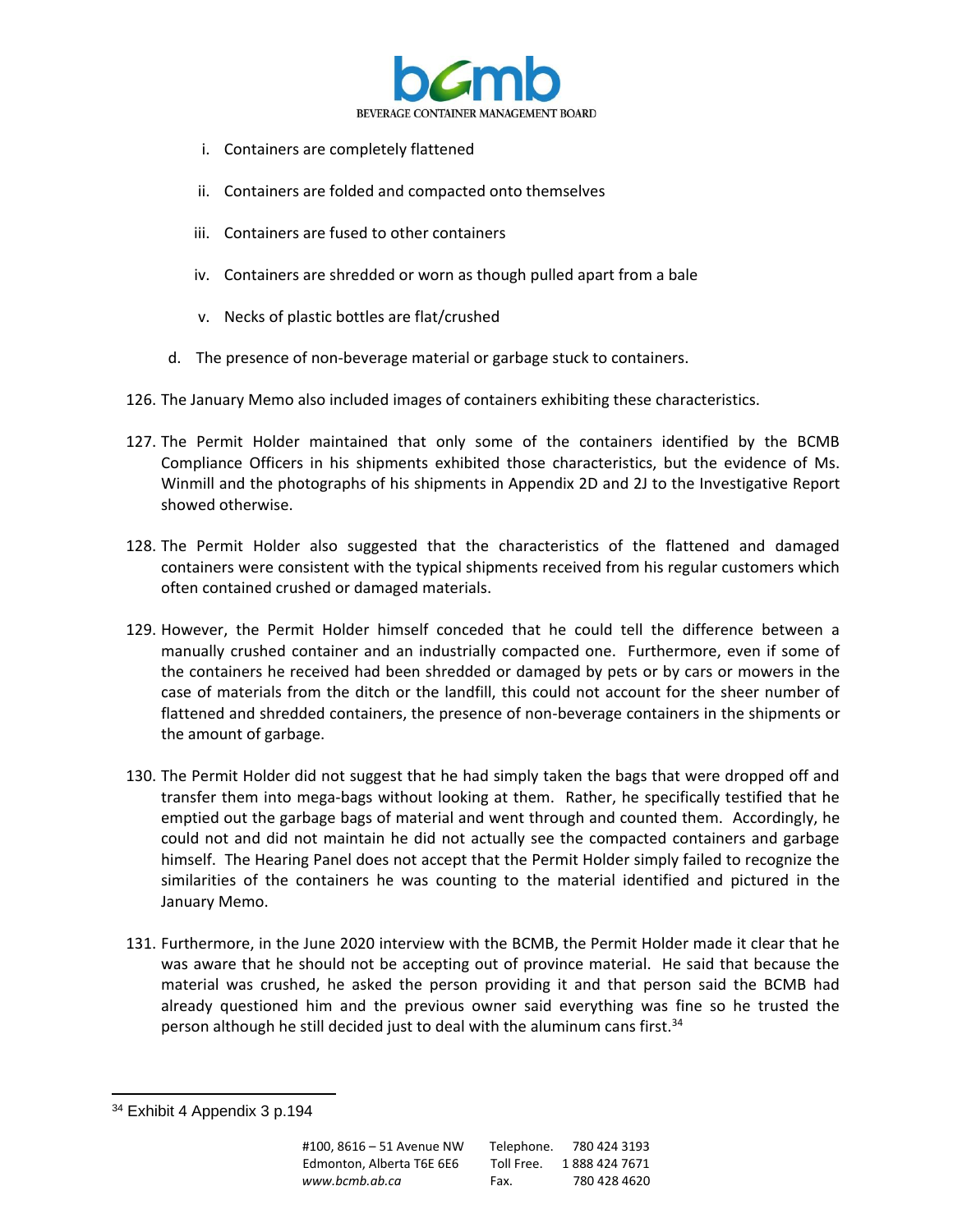

- 132. Then later in the interview the Permit Holder stated that even though the previous owner had been dealing with this person (or people) since 2012, in the beginning the Permit Holder took every single can and checked it against the BCMB online registration portal and everything came through okay.<sup>35</sup> The Hearing Panel does not find this evidence credible for a number of reasons, including the fact that it would have been practically impossible for the Permit Holder to have put every single container through the portal, that there almost certainly would have been some containers that would not have been registered, and that during this process the Permit Holder would also have encountered the sort of paper evidence of an out of province origin seen in the February shipments.
- 133. The Hearing Panel was also concerned about actions of the Permit Holder that demonstrated his own awareness that the compacted material was problematic.
- 134. First of all, after the BCMB Compliance Officers visited the Castor Depot, the Permit Holder left the Castor Depot and drove to the Coronation Depot before them. The evidence of Ms. Winmill was that they left the Castor Depot at 1:50 in the afternoon and the Castor Depot was open until 2:00. The fact that the Permit Holder made it to Coronation before them suggests that he left the Castor Depot immediately and before it was due to close.<sup>36</sup>
- 135. Secondly, when asked during his interview why he had travelled to the Coronation Depot so quickly, the Permit Holder said that it was because the worker at the Coronation Depot had told him she had to leave by 2:00.<sup>37</sup> However, the evidence of Ms. Winmill was that the worker was still there when they arrived and when they left at 2:30.
- 136. Thirdly, it was the evidence of Ms. Winmill that when they arrived at the Coronation Depot the Permit Holder was moving garbage bags and several garbage bags had been placed in the corner of the depot and mega-bags draped over them. The Permit Holder stated that he was trying to make everything easier for the BCMB Compliance Officers to look at, but to the Compliance Officers it appeared that he was trying to hide the material, and the Hearing Panel agrees that explanation is more consistent with what the Permit Holder was doing. There would be no reason to hide the material if the Permit Holder thought that it was legitimate.
- 137. Fourthly, despite the fact that the Permit Holder knew about the CVR process for suspicious containers, he never followed that process with respect to the compacted material. The Permit Holder said this was because he trusted his regular customers and because the previous owner had never followed the CVR process for this material. However, the Permit Holder had also said that he checked all of the material initially, and it would have been easy for him at any time after he received one of the 15 notices between 2018 and 2020 to follow the CVR process and obtain assistance from the BCMB in identifying whether there was a problem.
- 138. Fifthly, the evidence showed that the compacted material had been arranged in some of the mega-bags so that they were beneath a layer of uncompacted containers and not immediately visible until the mega-bags were emptied out by the BCMB Compliance Department during their

<sup>35</sup> Exhibit 4 Appendix 3 p. 204

<sup>36</sup> Exhibit 4 Appendix 2 p. 27

<sup>&</sup>lt;sup>37</sup> Exhibit 4 Appendix 3 p. 219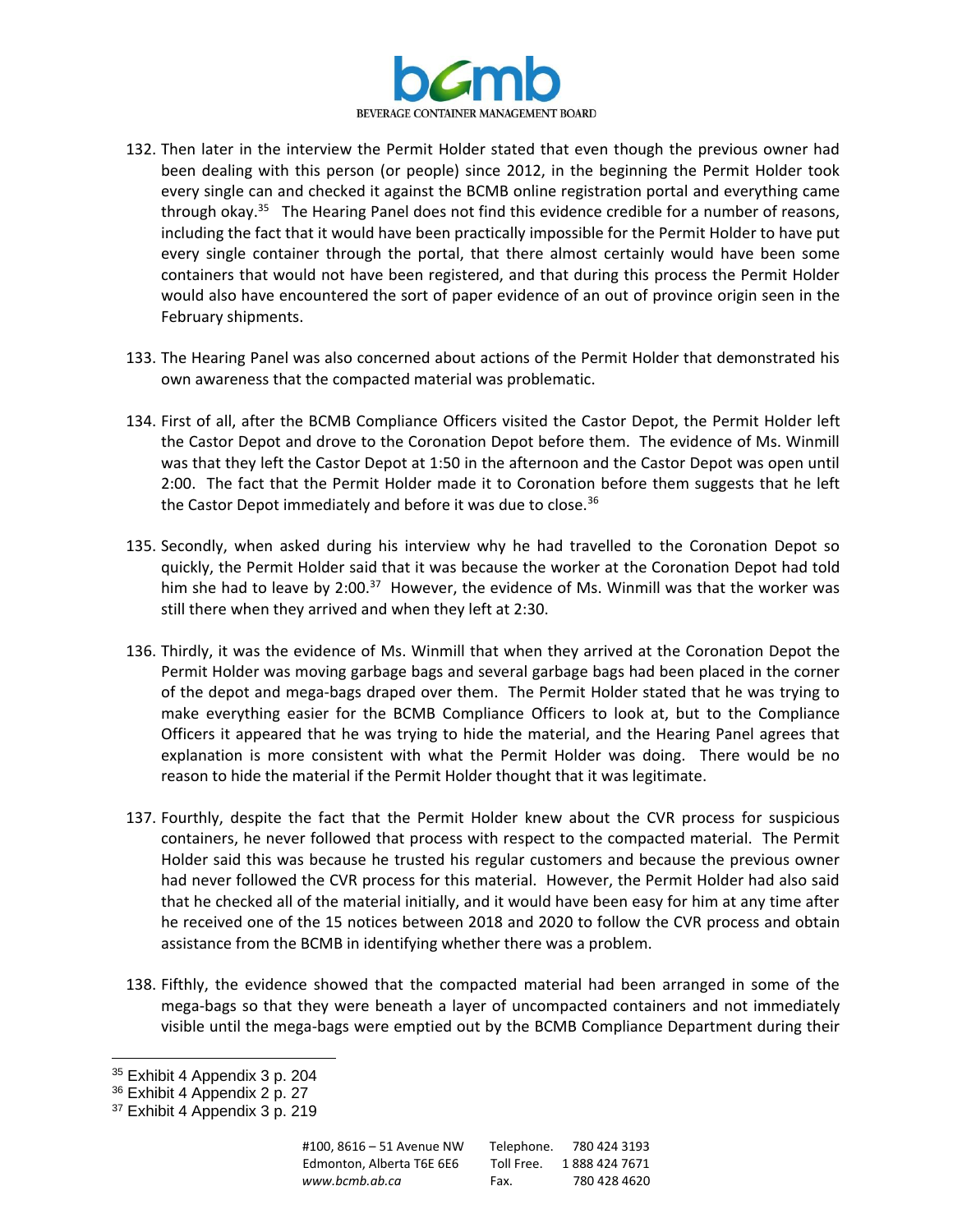

inspections and audit. The Permit Holder attempted to explain this by saying that the compacted material was heavier, and it was easier to lift the mega-bags if they contained a mixture of compacted and uncompacted containers. The Hearing Panel accepts that might be the case, but the same thing could be accomplished if the compacted cans were on top, and not hidden by a layer of uncompacted material.

- 139. Furthermore, the Hearing Panel had difficulty understanding why the Permit Holder would have bags of containers sitting at the Castor and Coronation Depots as observed by the Compliance Officers on March 4, 2020. The Permit Holder said that he would leave dropped off containers until he had time to sort and count them, but the evidence of Ms. Winmill was that the bagged containers appeared already to have been sorted into material streams.
- 140. Finally, the Hearing Panel took into consideration the Permit Holder's demeanor and the nature of his responses during the Hearing. The Hearing Panel was of the view that the Permit Holder's answers to many questions from counsel for the Complaints Director and the Panel were nonresponsive and at times evasive. He seemed unable to respond directly to fairly straightforward questions about critical issues, even questions capable of a yes or no answer. On the other hand, he seemed able to answer procedural questions and background questions briefly and directly.
- 141. The Hearing Panel appreciates that the Permit Holder would have found the Hearing process stressful and that this may have contributed to his demeanor, but on the whole was not satisfied that the Permit Holder was being truthful in his evidence, particularly given the contradictory responses he had provided to the same questions when interviewed in June of 2020.
- 142. Even if the Hearing Panel were prepared to accept that the Permit Holder mistakenly believed that the compacted material had been registered and sold in Alberta, for the reasons set out above, the Hearing Panel does not accept that such a belief could reasonably be held by a reasonable depot operator with the knowledge and experience of the Permit Holder.
- 143. Accordingly, the Hearing Panel finds that the actions of the Permit Holder in this case constituted a breach of s. 11(1) of the Regulation.
- 144. For the reasons set out below, the Hearing Panel has also concluded that the Permit Holder has not established a defense of due diligence in relation to this breach.

*Allegations that the Permit Holder failed to adhere to the highest standards of honesty, integrity, fair dealings and ethical conduct in all dealings with customers, the collection system agent appointed under the Regulation…the BCMB and the general public by accepting containers that were transported into Alberta and delivered to ABCRC for refunds and handling commissions to which the depot was not entitled, contrary to section 10.3 of the Depot By-law.*

145. The Hearing Panel agrees with the conclusions of previous Hearing Panels that a finding of a breach of section 11(1) necessarily leads to the conclusion that the Permit Holder has breached what is now s. 10.3 of the Depot By-law because in accepting and shipping unregistered containers the Permit Holder has not acted honestly and fairly with the BCMB and the CSA.

| #100. 8616 – 51 Avenue NW | Telephone. | 780 424 3193  |
|---------------------------|------------|---------------|
| Edmonton. Alberta T6E 6E6 | Toll Free. | 1888 424 7671 |
| www.bcmb.ab.ca            | Fax.       | 780 428 4620  |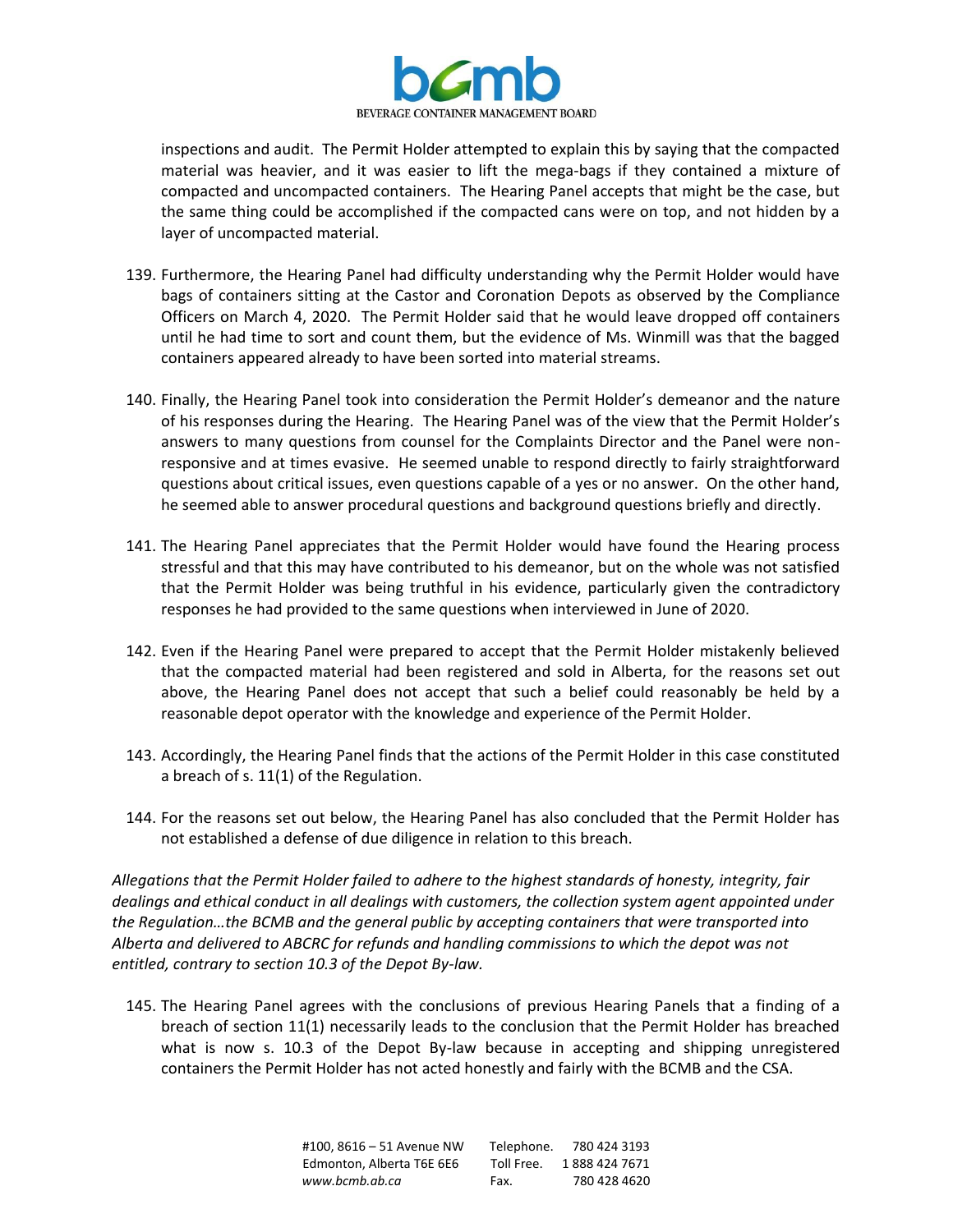

- 146. In addition, in this case the Hearing Panel has found that the Permit Holder not only ought to have reasonably identified the out of province material, but that he actually knew that the material came from out of province and took steps to hide the origins of the container from the CSA and the BCMB.
- 147. The Hearing Panel finds the wording of s. 10.3 less than ideal in the sense that honesty, integrity, fairness and ethics are absolute concepts, and represent values rather than measurable standards.
- 148. Regardless, the Hearing Panel had no difficulty finding that in accepting and shipping the compacted material as he did, the Permit Holder did not act honestly, with integrity, fairly or ethically. It is not necessary for the Hearing Panel to try to define what the "highest standards" of these things might be.
- 149. The Hearing Panel also finds that the Permit Holder did not act honestly in his dealings with the BCMB Compliance Department and with the Hearing Panel.
- 150. The Permit Holder gave inconsistent explanations for the origins of the compacted material when he was asked about compacted material at the depots on March 4, 2020, when he was interviewed on June 22, 2020, when he testified on his own behalf, and on cross-examination.
- 151. The Permit Holder maintained that the compacted material in the February shipments from his Depot had come from his regular drop-off customers despite acknowledging that none of his customers except the scrap metal dealer supplied mechanically compacted containers. He acknowledged only a few out of province containers in the February shipments despite the BCMB's evidence that there were approximately 65,000 compacted containers in those shipments and the number of containers from the customers who brought compacted containers in from landfills or ditches would be approximately 2,000.
- 152. The Hearing Panel accepts the submissions of counsel for the Compliance Director that in breaching s. 11(1) of the Regulation and s. 10.3 of the By-law, the Depot Operator also breached the terms and conditions of his Permits, which require him to adhere to the Regulation and BCMB By-law and the breach of the By-laws. The Hearing Panel also accepts that this conduct also breached s. 2.6 of the Permits which restricts a depot to paying a deposit refund only for used registered containers and s. 2.7 which prohibits a depot operator from unlawfully claiming payment of a deposit refund or handling commission. The Hearing Panel does not consider it necessary to address these breaches individually as the conduct comprising those breaches is the same as that which breaches s. 11(1) and s.10(3) in any event.

### *Due Diligence*

153. The Hearing Panel also considered whether the Permit Holder had put forward information which, if believed could establish a defense of due diligence. The Panel accepts the submission of counsel for the Complaints Director that in order to establish due diligence the Permit Holder has to prove that either:

> #100, 8616 – 51 Avenue NW Telephone. 780 424 3193 Edmonton, Alberta T6E 6E6 Toll Free. 1888 424 7671 *www.bcmb.ab.ca* Fax. 780 428 4620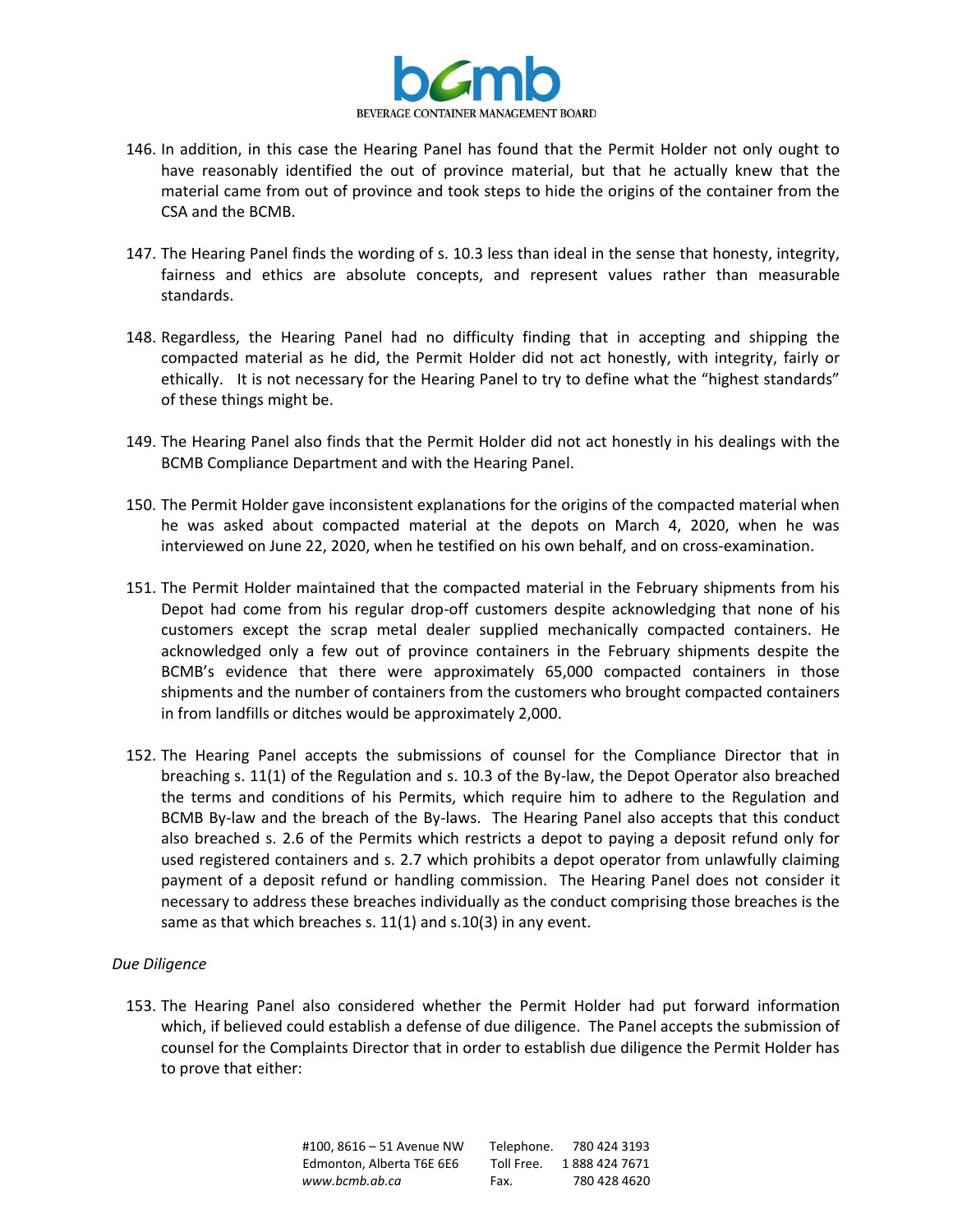

- a. He reasonably believed in a mistaken set of facts which, if true, would render the act or omission innocent; or
- b. He took all reasonable steps to avoid the particular event

The Hearing Panel also accepts that the reasonableness of the Permit Holder's conduct is relevant to both branches of the defense.

- 154. In his interview with Mr. Emsden and Ms. Winmill, the Permit Holder seemed to be suggesting that when he started operating the Castor Depot and met one of the previous customers that was supplying compacted material to the previous owner, that he made inquiries of the customer to confirm that the materials came from inside Alberta. He said that he understood that the material came from garbage that had been disposed of by people in Red Deer.<sup>38</sup> He said that he relied on the fact that the previous owner had not had any issues, and he said that in the beginning he checked every single can.<sup>39</sup>
- 155. During his testimony in chief at the Hearing, the Permit Holder did not mention the scrap metal dealer or try to attribute the compacted material to the scrap metal dealer. Rather he seemed to suggest that he got the material from his regular customers and that he had been dealing with those customers for a long time and trusted them.
- 156. When asked why he did not use the CVR process when these customers brought in containers that were compacted or shredded, he suggested that he did not want them to have to go through the CVR process and maybe take the containers to a different depot and that he thought he was entitled to use his honest judgment about those customers. The Hearing Panel did not accept the Permit Holder's evidence that the compacted material identified in the February shipments came from regular customers. Even if it had, the Hearing Panel would not have accepted that it is due diligence for a depot operator to simply take the word of a customer about containers that exhibited the characteristics of the material identified by the BCMB in the February shipments.
- 157. The Permit Holder also seemed to suggest that he was entitled to rely on the fact that the BCMB had not identified any problems with his shipments until February and that the onus was on the BCMB or the CSA to find and identify out of province containers before he had any responsibility to act. The Hearing Panel rejects this suggestion. As set out in detail in previous decisions of BCMB Hearing Panels, the BCMB and the CSA are not in a position to audit every mega-bag shipped to the CSA, and the BCMB and the CSA reasonably rely on the depot operators as first line of defense for the container collection system. That reliance is made clear through the communications from the BCMB to the depot network, including through memos such as the January 24, 2020, Memo.
- 158. Having already concluded that the Permit Holder knew that the containers were from out of province the Hearing Panel cannot find that the Permit Holder has a due diligence defense based on the first branch of the defense. Even if the Permit Holder honestly believed that the material

<sup>38</sup> Exhibit 4 Appendix 3 p.198

<sup>39</sup> Exhibit 4 Appendix 3 p. 204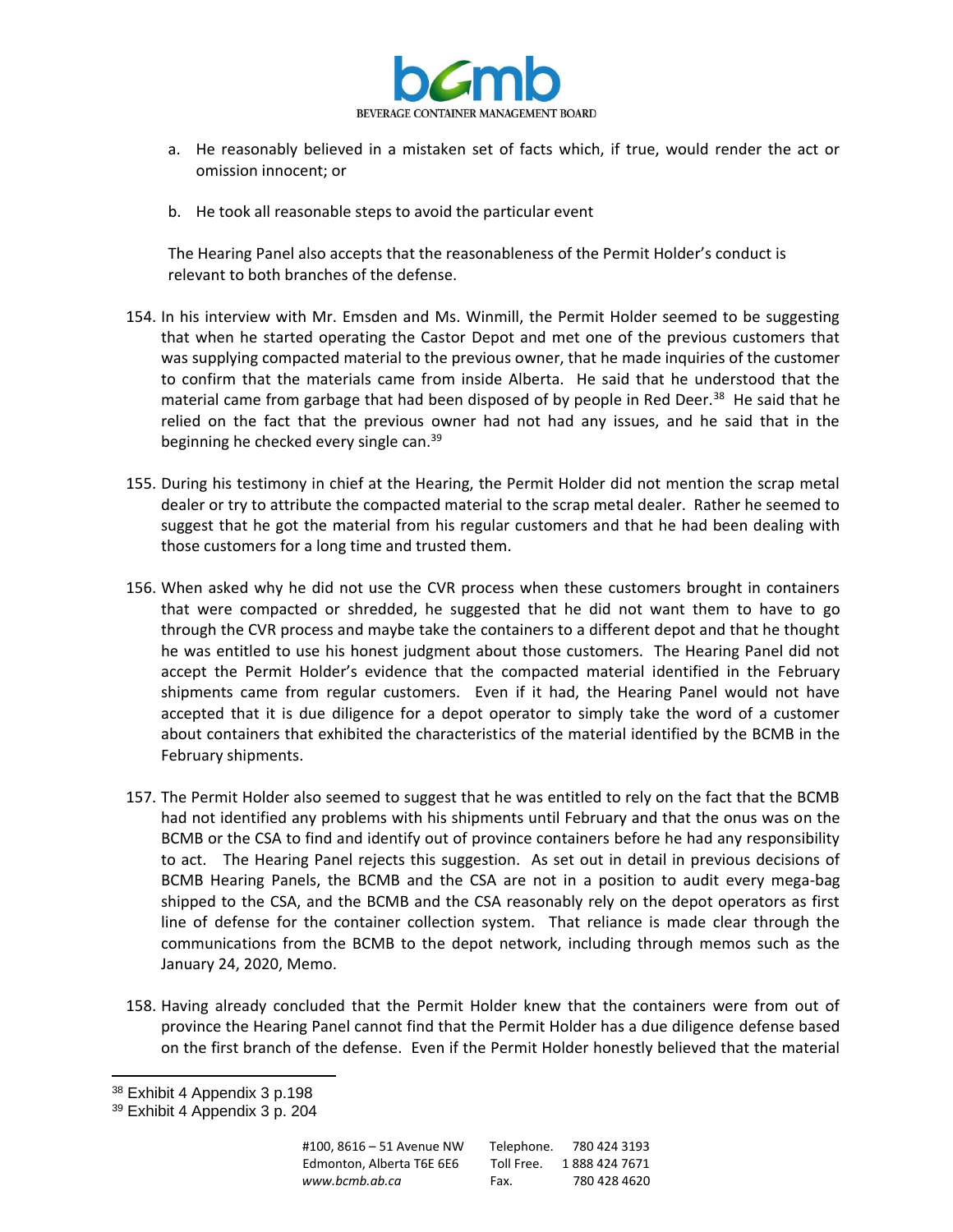

came from within Alberta, he did not establish any facts upon which that belief could reasonably be based.

- 159. The Permit Holder also could not establish that he took all reasonable steps to avoid what occurred. The Permit Holder never followed the CVR process, never contacted the BCMB outside of the CVR process, and never spoke to another depot operator about the situation. There is no evidence that the Permit Holder did anything to try to verify what he says he was told by his customers, including the scrap metal dealer.
- 160. The Permit Holder did not establish a defense of due diligence on the second branch of the defense.

### **DECISION AND REASONS: SANCTION**

- 161. Under Section 12.27 of the Depot By-Law, the Hearing Panel has the authority to:
	- a. Cancel a Permit;
	- b. Suspend the cancellation of a Permit on conditions;
	- c. Suspend a Permit; or
	- d. Instead of or in conjunction with the cancellation or suspension of a Permit impose terms and conditions on a Permit.
- 162. The Hearing Panel agrees with the approach taken by previous BCMB Hearing Panels in determining sanction. The appropriate considerations include the nature of the conduct, the deterrence of similar conduct and the specific circumstances of the Permit Holder. The Hearing Panel assessed each of these matters in the context of this case and whether they called for a more severe or less severe sanction or were neutral.
- 163. For the reasons set out in paragraphs 55 to 58 of the Hearing Panel's decision in relation to the Andrew Bottle Depot,<sup>40</sup> the Hearing Panel agrees with that Hearing Panel and with counsel for the Complaints Director's submissions that by accepting and shipping large quantities of out of province material the Permit Holder engaged in conduct that creates a significant risk to the system and this high-risk conduct warrants a more severe sanction than might be warranted by other types of conduct.
- 164. In terms of deterrence, the Hearing Panel considered the need to deter the Permit Holder from similar conduct (specific deterrence), and the need to deter other Permit Holders in Alberta from similar conduct (general deterrence).

40

[https://www.bcmb.ab.ca/uploads/source/Hearings/Decisions/2017.02.16.Decision.Reclaim.Recycling.Per](https://www.bcmb.ab.ca/uploads/source/Hearings/Decisions/2017.02.16.Decision.Reclaim.Recycling.Permit.13.BCD.081.pdf) [mit.13.BCD.081.pdf](https://www.bcmb.ab.ca/uploads/source/Hearings/Decisions/2017.02.16.Decision.Reclaim.Recycling.Permit.13.BCD.081.pdf)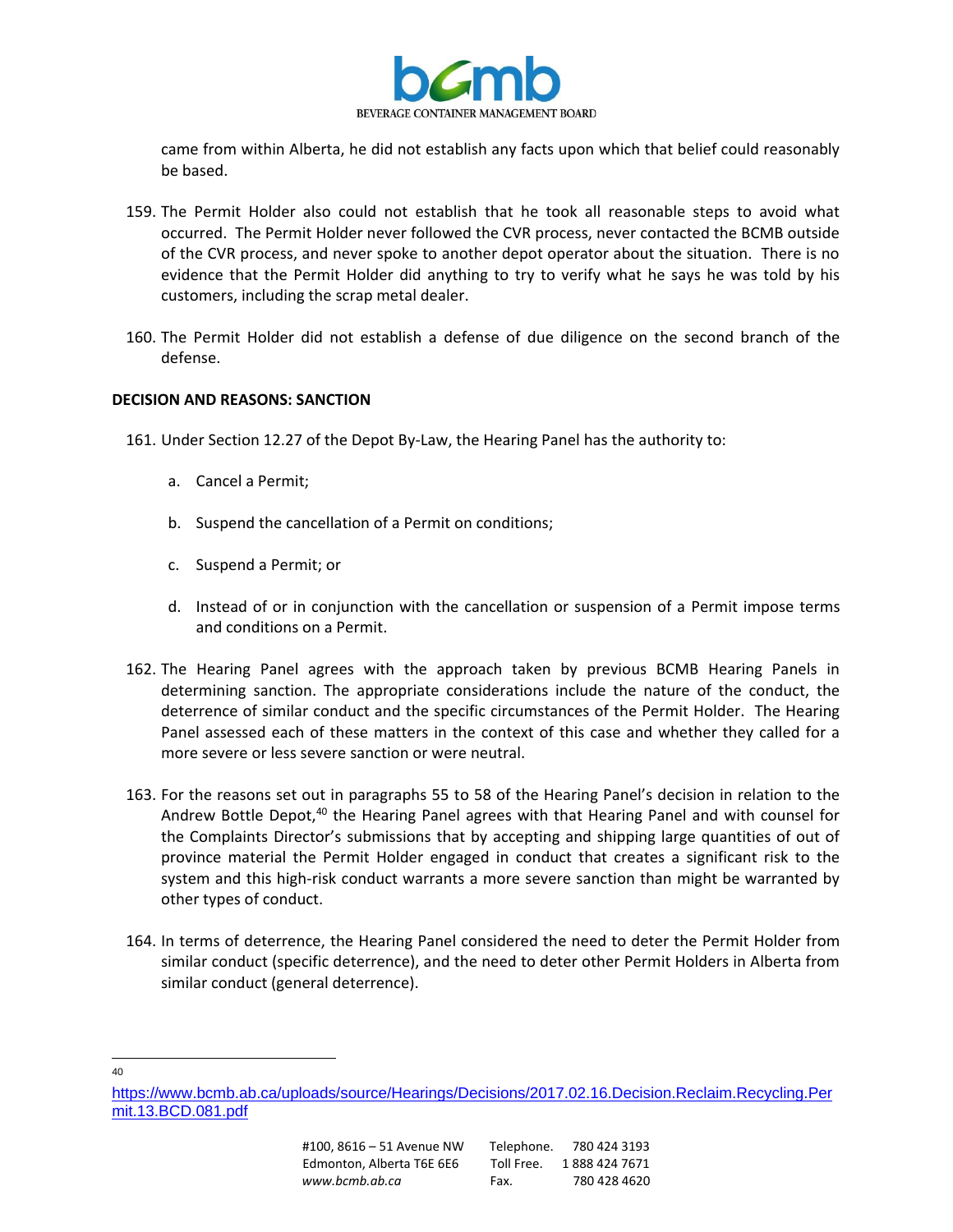

- 165. The Hearing Panel accepts the Permit Holder's evidence that he had operated depots in Alberta for several years prior to this investigation and had no prior relevant compliance history. The Hearing Panel also accepts that the Permit Holder now understands that the acceptance and shipping of large quantities of out of province materials is a serious matter with significant consequences. The Hearing Panel did not consider specific deterrence as calling for either a more or less severe sanction.
- 166. The Hearing Panel agrees with the previous Hearing Panels that general deterrence of this type of conduct calls for a more severe sanction. The Hearing Panel notes that despite several investigations and three previous hearings involving breaches of s. 11(1) of the Regulation, the BCMB continues to find evidence of the importation into Alberta of beverage containers other than as permitted by the Regulation and continues to find evidence that these out of province containers are entering the Alberta beverage container collection system. The need to deter other Permit Holders and depot operators from participating in any way in this breach of the system is clear.
- 167. The Hearing Panel then considered the specific circumstances of the conduct of this Permit Holder as found by the Hearing Panel including the nature of that conduct, the Permit Holder's level of intent, the number of incidents, the length of time involved, any admissions made by the Permit Holder, and evidence of remorse or potential rehabilitation.
- 168. The Hearing Panel has concluded that not only should the Permit Holder reasonably have identified the compacted containers that he shipped to the CSA in February as coming from out of province, but that he knew that to be the case. While the Permit Holder may not have deliberately intended to undermine the entire Alberta container collection system, that does not render his conduct any less serious or culpable.
- 169. The Hearing Panel does not know whether the Permit Holder was motivated by personal financial gain, financial hardship or other reasons. That does not matter. The fact that the Permit Holder knowingly and intentionally accepted and shipped the material and collected deposit refunds and handling commissions for this material to which he was not entitled, warrants a more severe sanction.
- 170. The Hearing Panel also considered the number of times the high-risk conduct occurred and the length of time over which it occurred. The allegations before the Hearing Panel only specifically referenced the four shipments from the Castor and Coronation Depots that occurred in February of 2020. There is no evidence that any shipments from the Castor Depot or Coronation Depot while being operated by the Permit Holder were inspected before then, or if they were audited, that any problematic material was found. The only inspection after February 2020 did not disclose compacted material.
- 171. However, as noted above, the Hearing Panel has concluded that these February shipments were not the only shipments made by the Permit Holder in breach of s. 11(1). On the Permit Holder's own evidence at the Hearing, he had been shipping the same material during the time that he was operating the Castor Depot. Based on the Permit Holder's statements to the BCMB in his June 2020 interview, the Permit Holder had been shipping this material in increased quantities

| #100.8616 - 51 Avenue NW  | Telephone. | 780 424 3193  |
|---------------------------|------------|---------------|
| Edmonton. Alberta T6E 6E6 | Toll Free. | 1888 424 7671 |
| www.bcmb.ab.ca            | Fax.       | 780 428 4620  |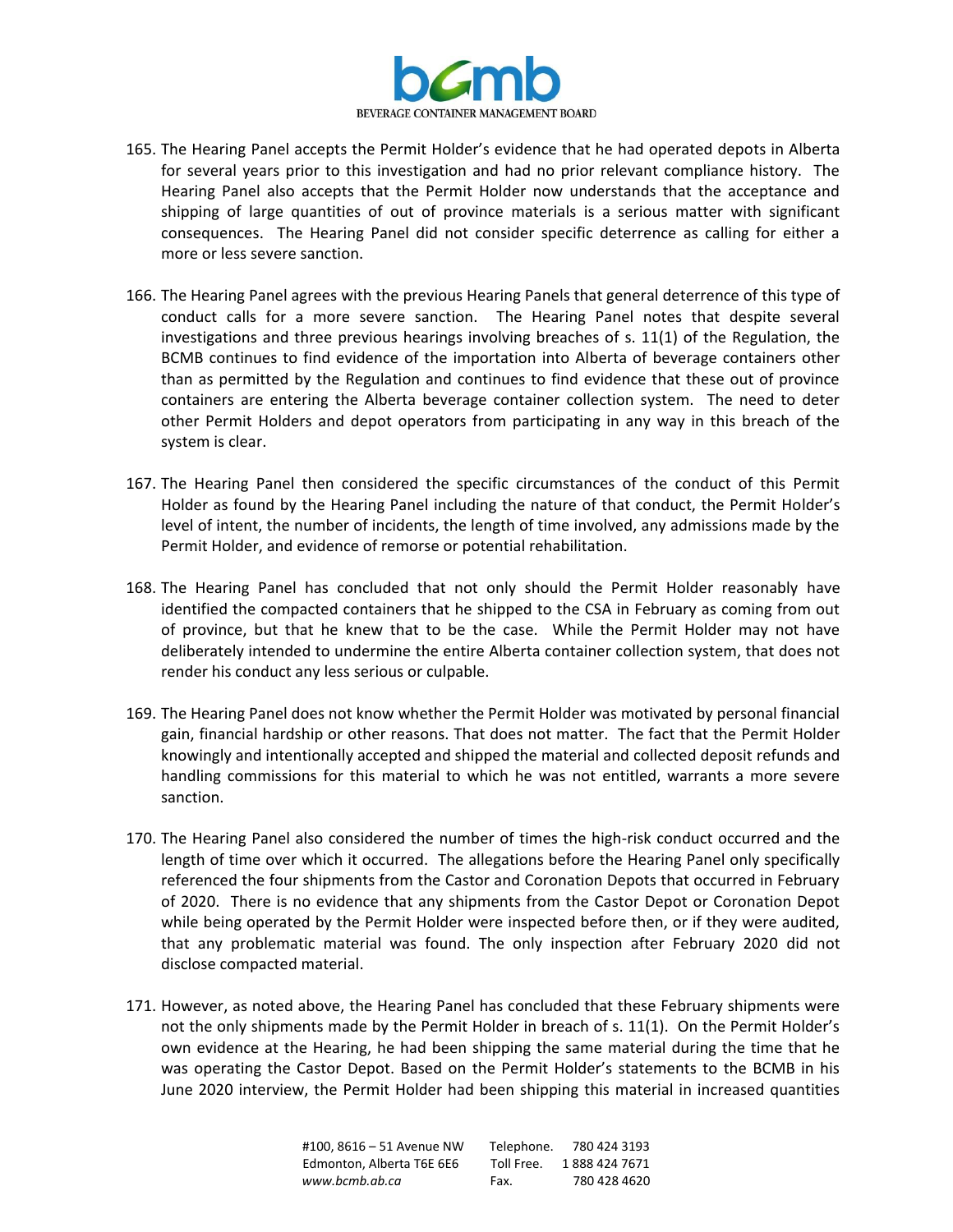

since June when he started doing regular pick-ups from the scrap metal dealer. These latter statements are consistent with the increase in the container shipments presented in the evidence on behalf of the Complaints Director.

- 172. The Hearing Panel also is prepared to conclude that had the BCMB not initiated the off-loads of the Permit Holder's shipments and called for an explanation from the Permit Holder, that the Permit Holder's conduct would have extended over a longer period of time. This is the only reasonable conclusion to draw given that the Permit Holder is still unprepared to concede that all or the majority of the compacted material identified by the BCMB consisted of out of province containers, and that inspections of the Permit Holder's Depots after February disclosed additional unshipped out of province material. While counsel for the Complaints Director submitted that the number of incidents and length of time over which they occurred were neutral in terms of the sanction, the Hearing Panel considered these things as calling for a more severe sanction.
- 173. Unlike in the previous hearings, the Permit Holder in this case made no admissions and actively defended the allegations against him. The Hearing Panel appreciates that the Permit Holder seemed to acknowledge that he had made some kind of mistake. However, it appeared he considered that mistake to have been letting a few out of province containers into his shipments by accident. The Hearing Panel would have been prepared to consider admissions as a mitigating factor but cannot do so here. The Hearing Panel accepts the submissions of counsel for the Complaints Director that the Permit Holder was fully entitled to defend himself against allegations and that the lack of admissions should be treated as a neutral factor.
- 174. The Hearing Panel also considered whether the Permit Holder showed any remorse and whether he was capable of rehabilitation, both of which might have been mitigating factors in terms of sanction.
- 175. The Hearing Panel was unable to conclude that the Permit Holder felt remorse for his conduct, as opposed to remorse at having his conduct discovered by the BCMB Compliance Department. The Hearing Panel was not prepared to conclude that the Permit Holder was clearly capable of rehabilitation in these circumstances either. The Hearing Panel was not prepared to treat either of these things as mitigating factors in terms of sanction.
- 176. In considering the circumstances of the Permit Holder, the Hearing Panel also took into account the fact that the Permit Holder appeared to have paid no or little notice to the BCMB's notices regarding the need for depot operators to follow the CVR process and warnings about compacted material. The January Memo not only provided clear assistance in identifying suspicious containers, but also stated:

It is important to note that if any Depot is found to be knowingly accepting and processing this material, without following CVR processes, they could find themselves subject to investigation by the BCMB. This could eventually lead to a hearing where a review of their operating permit may result in suspension or cancellation of the said permit.